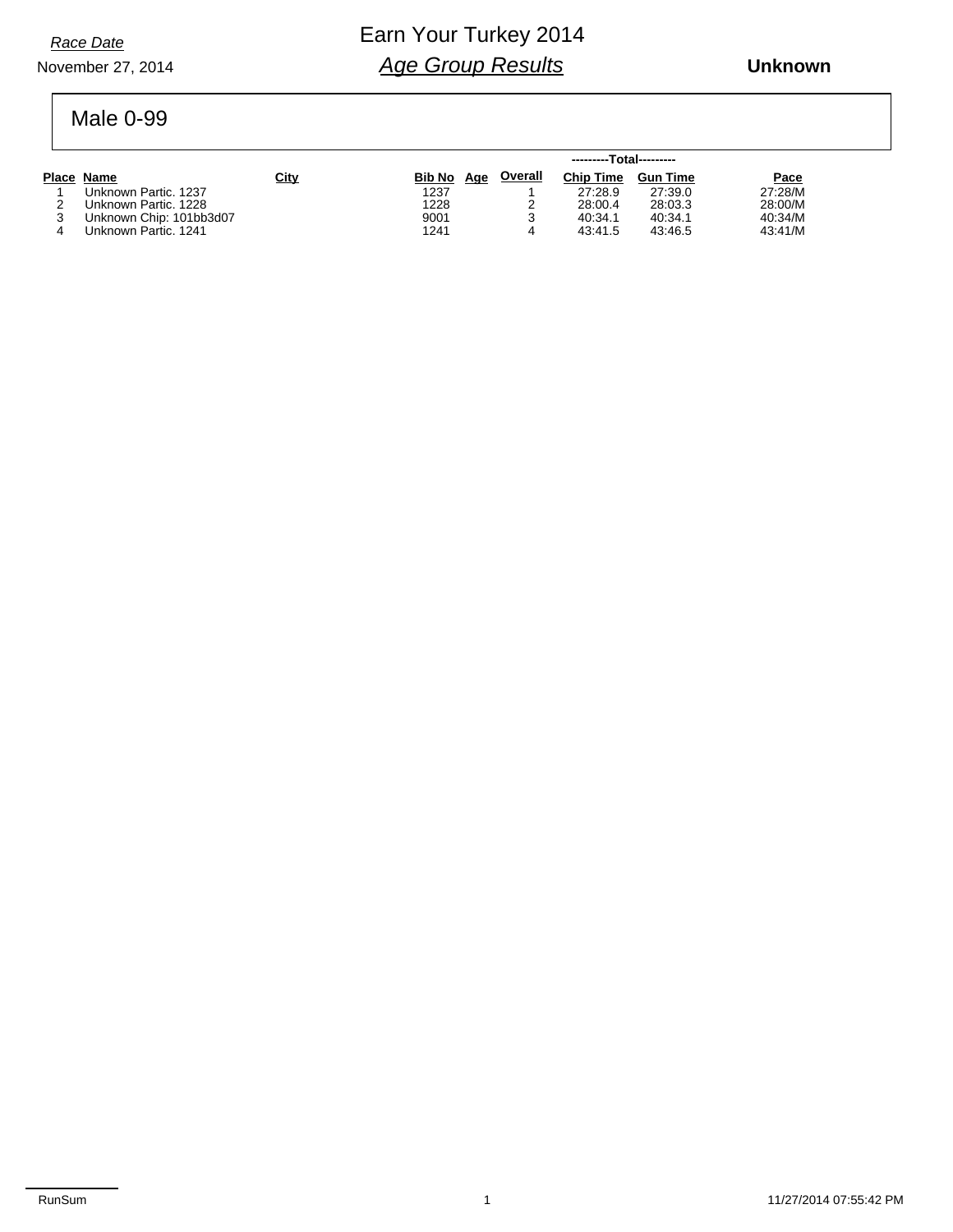November 27, 2014

## Earn Your Turkey 2014 *Age Group Results*

#### Male 0-99

|                     |                | ---------Total--------- |    |                |                  |                 |        |  |  |
|---------------------|----------------|-------------------------|----|----------------|------------------|-----------------|--------|--|--|
| Place Name          | City           | Bib No Age              |    | <u>Overall</u> | <b>Chip Time</b> | <b>Gun Time</b> | Pace   |  |  |
| Matt Brown          | Lehi UTAH      | 1003                    | 35 |                | 28:26.6          | 28:46.6         | 7:07/M |  |  |
| <b>Steve Harris</b> | Los Alamos NEW | 1168                    | 41 |                | 31:02.8          | 31:24.3         | 7:46/M |  |  |
| James Harris        | Santaguin UT   | 1207                    | 38 |                | 32:33.9          | 32:54.4         | 8:08/M |  |  |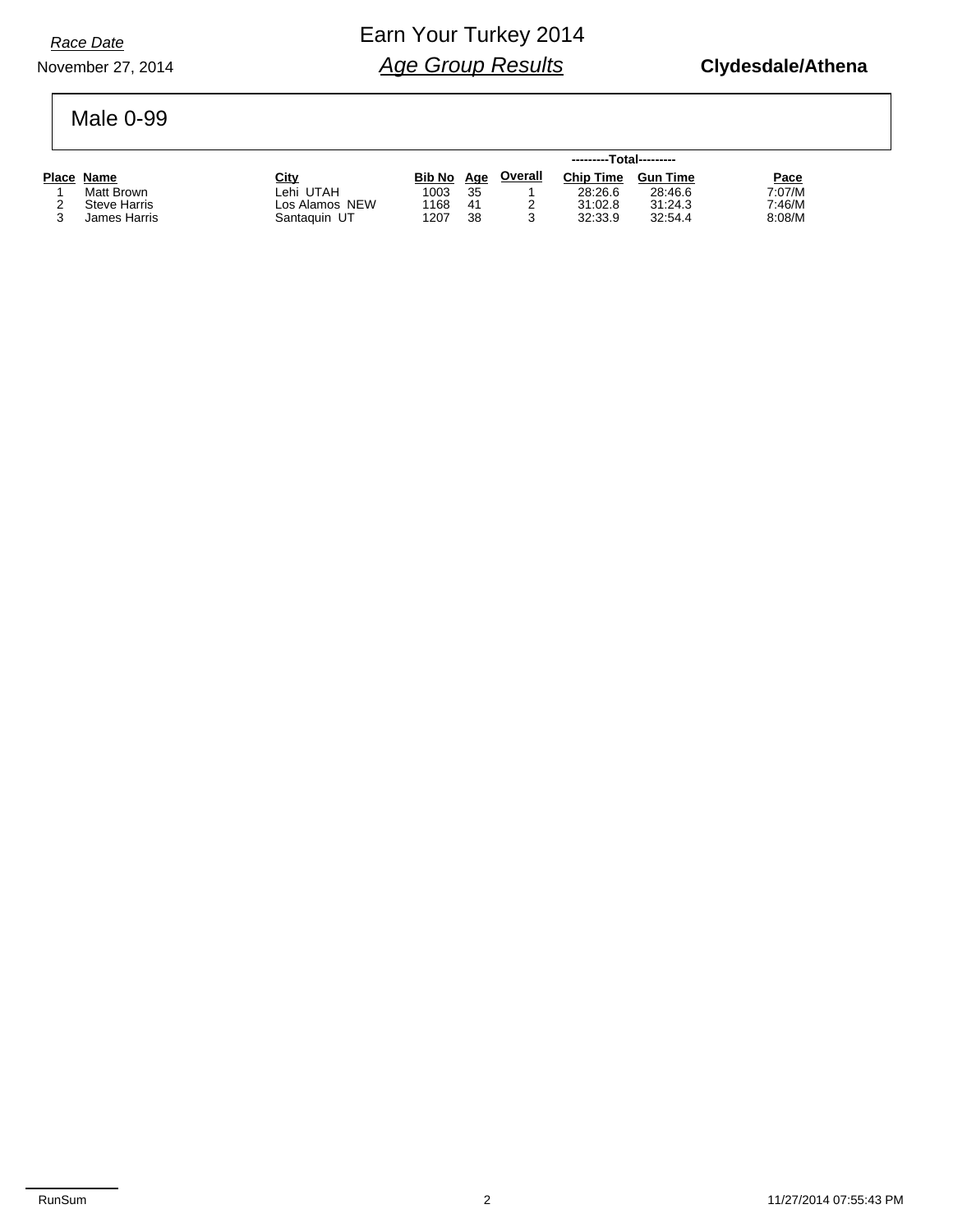November 27, 2014 *Race Date*

### Earn Your Turkey 2014 *Age Group Results*

 **4 Mile**

## Female Open Winners

|                   |                  |            | ---------Total--------- |                |                  |                 |        |  |  |  |
|-------------------|------------------|------------|-------------------------|----------------|------------------|-----------------|--------|--|--|--|
| Place Name        | City             | Bib No Age |                         | <b>Overall</b> | <b>Chip Time</b> | <b>Gun Time</b> | Pace   |  |  |  |
| Amber Andrews     | Orem UTAH        | 1157       | 28                      |                | 23:09.7          | 23:09.7         | 5:47/M |  |  |  |
| Heidi Sumsion     | Springville UTAH | 640        | 11                      | 18             | 23:36.7          | 23:36.7         | 5:54/M |  |  |  |
| Svlvia Bedford    | Fairview UTAH    | 666        | 24                      | 22             | 24:04.9          | 24:04.9         | 6:01/M |  |  |  |
| Marie Glahn       | Orem UTAH        | 687        | 34                      | 38             | 26:45.4          | 26:45.4         | 6:41/M |  |  |  |
| Mckenzie Montague | Elkridge UT      | 1219       | 36                      | 50             | 27:26.4          | 27:26.4         | 6:51/M |  |  |  |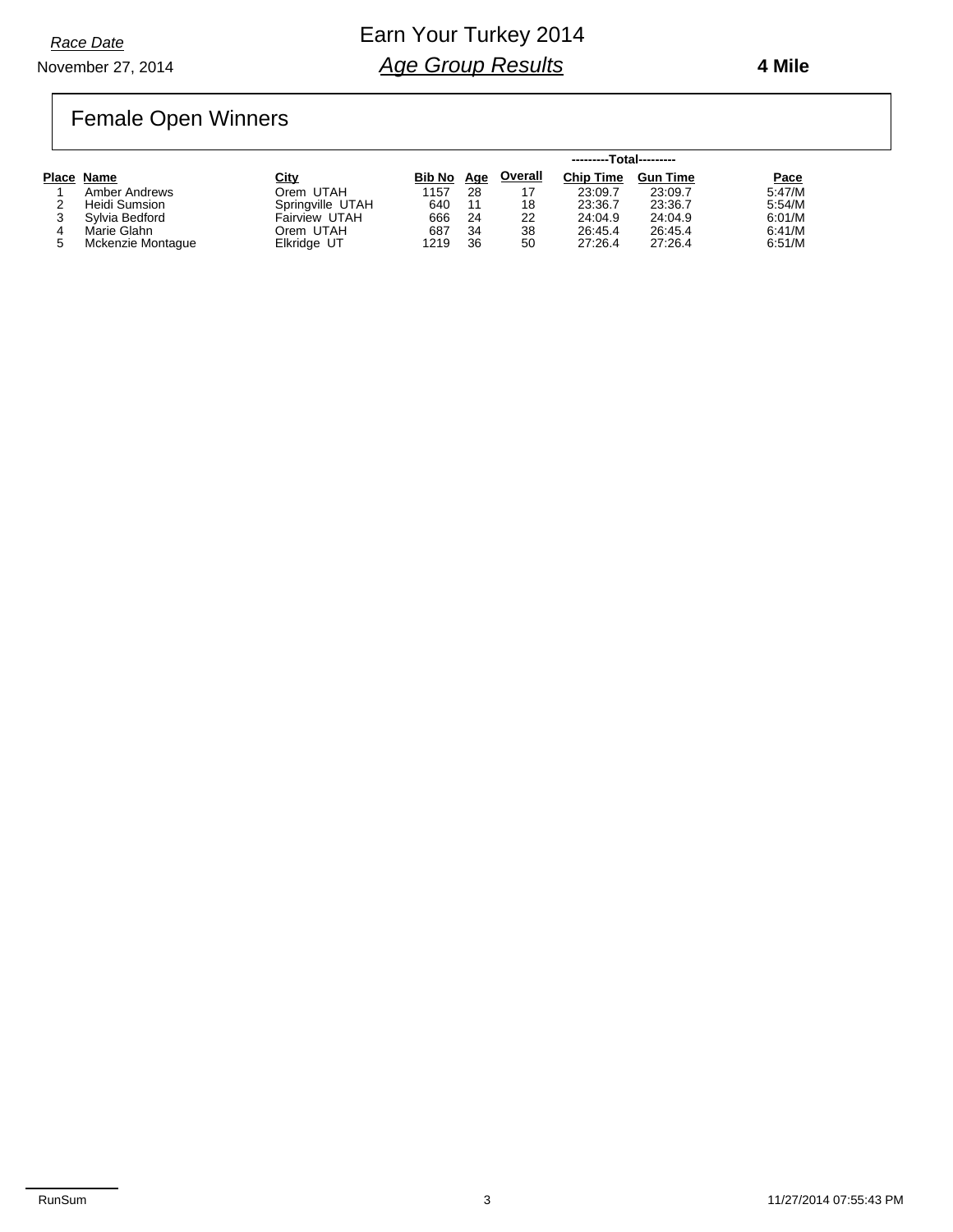November 27, 2014

### Earn Your Turkey 2014 *Age Group Results*

 **4 Mile**

### Female 11 and under

| Place Name<br>1                                                                         |                                                                                                                                                                                                     | City                                                                                                                                                                      |                                                                                             |                                                          |                                                                                    |                                                                                                                                |                                                                                                                               |                                                                                                          |
|-----------------------------------------------------------------------------------------|-----------------------------------------------------------------------------------------------------------------------------------------------------------------------------------------------------|---------------------------------------------------------------------------------------------------------------------------------------------------------------------------|---------------------------------------------------------------------------------------------|----------------------------------------------------------|------------------------------------------------------------------------------------|--------------------------------------------------------------------------------------------------------------------------------|-------------------------------------------------------------------------------------------------------------------------------|----------------------------------------------------------------------------------------------------------|
|                                                                                         | <b>Emily Sumsion</b>                                                                                                                                                                                | Springville UTAH                                                                                                                                                          | 639                                                                                         | 8                                                        | <b>Bib No Age Overall</b><br>98                                                    | <b>Chip Time</b><br>30:52.4                                                                                                    | <b>Gun Time</b><br>30:54.0                                                                                                    | Pace<br>7:43/M                                                                                           |
|                                                                                         | Female 12 to 14                                                                                                                                                                                     |                                                                                                                                                                           |                                                                                             |                                                          |                                                                                    |                                                                                                                                |                                                                                                                               |                                                                                                          |
|                                                                                         |                                                                                                                                                                                                     |                                                                                                                                                                           |                                                                                             |                                                          |                                                                                    | ---------Total---------                                                                                                        |                                                                                                                               |                                                                                                          |
| Place Name<br>1<br>$\overline{2}$<br>3<br>4                                             | Jennifer Pachev<br>Abigail Gray<br>Madeleine Riding<br>Elisabeth Stanley                                                                                                                            | City<br>Orem UTAH<br>Lehi UTAH<br>Spanish Fork UTAH<br>Orem UTAH                                                                                                          | <b>Bib No</b> Age<br>644<br>642<br>940<br>643                                               | 14<br>13<br>14<br>14                                     | Overall<br>96<br>133<br>259<br>421                                                 | <b>Chip Time</b><br>30:39.8<br>32:40.7<br>37:47.9<br>51:42.1                                                                   | <b>Gun Time</b><br>30:45.9<br>32:53.4<br>38:00.7<br>51:52.8                                                                   | Pace<br>7:40/M<br>8:10/M<br>9:27/M<br>12:56/M                                                            |
|                                                                                         | Female 15 to 18                                                                                                                                                                                     |                                                                                                                                                                           |                                                                                             |                                                          |                                                                                    |                                                                                                                                |                                                                                                                               |                                                                                                          |
|                                                                                         |                                                                                                                                                                                                     |                                                                                                                                                                           |                                                                                             |                                                          |                                                                                    | ---------Total---------                                                                                                        |                                                                                                                               |                                                                                                          |
| Place Name<br>1<br>$\overline{2}$<br>3<br>4<br>5<br>6<br>$\overline{7}$<br>8<br>9<br>10 | Mikaela Jorgensen<br>Rosie Monson<br><b>Charice Beaumont</b><br>Cassidy Coto<br>Haylee Harrison<br>Amber Blackburn<br>Olivia Thompson<br><b>Natalie Peterson</b><br>Abi Peterson<br>Sophie Thompson | City<br><b>Riverton UTAH</b><br>Lindon UTAH<br>Provo UTAH<br>Salt Lake City UTAH<br>Provo UTAH<br>Lehi UTAH<br>Eagle Mtn. UTAH<br>Provo UT<br>Provo UT<br>Eagle Mtn. UTAH | <b>Bib No</b> Age<br>943<br>854<br>649<br>948<br>947<br>942<br>1129<br>1197<br>1199<br>1128 | 15<br>18<br>15<br>18<br>18<br>15<br>15<br>16<br>15<br>15 | <b>Overall</b><br>61<br>66<br>103<br>124<br>126<br>196<br>214<br>215<br>218<br>236 | <b>Chip Time</b><br>27:58.6<br>28:24.7<br>31:12.6<br>32:10.6<br>32:15.1<br>35:06.5<br>35:33.8<br>35:34.6<br>35:37.0<br>36:29.8 | <b>Gun Time</b><br>28:03.2<br>28:39.8<br>31:15.7<br>32:20.9<br>32:23.6<br>35:19.7<br>35:46.8<br>35:37.1<br>35:39.0<br>36:43.0 | Pace<br>7:00/M<br>7:06/M<br>7:48/M<br>8:03/M<br>8:04/M<br>8:47/M<br>8:53/M<br>8:54/M<br>8:54/M<br>9:07/M |
| 11<br>12<br>13<br>14<br>15<br>16                                                        | Lauren Hazelet<br>Angela Blackburn<br>Krysta McClellan<br>Jennifer Lee<br>Taylor Johnson<br>Alicia Hatch                                                                                            | Provo UTAH<br>Parker COLORADO<br>Provo UTAH<br>Littleton COLORADO<br>Sandy UTAH                                                                                           | 1191<br>763<br>946<br>762<br>848<br>492                                                     | 18<br>18<br>18<br>18<br>16<br>16                         | 239<br>241<br>278<br>299<br>316<br>324                                             | 36:34.4<br>36:43.1<br>39:14.9<br>40:36.1<br>41:34.7<br>42:08.4                                                                 | 37:05.1<br>36:52.4<br>39:16.7<br>40:39.6<br>41:39.1<br>42:12.6                                                                | 9:09/M<br>9:11/M<br>9:49/M<br>10:09/M<br>10:24/M<br>10:32/M                                              |
| 17<br>18<br>19<br>20<br>21<br>22<br>23<br>24<br>25                                      | Megan Hazelet<br>Ariel Hippen<br><b>Haley Chatwin</b><br>Maia Bjarnson<br>Rachel Huntsman<br>Taeya Willardson<br>Mckenna Tangren<br>Kate Backman<br><b>Lindsey Walton</b>                           | Provo UTAH<br>Lindon, UT<br>Provo UTAH<br>Provo UTAH<br>Gillette WYOMING<br>Orem UTAH<br>Cheyenne WYOMING<br>Orem UTAH                                                    | 1192<br>656<br>1194<br>839<br>1153<br>1148<br>843<br>851<br>845                             | 16<br>18<br>17<br>15<br>17<br>15<br>16<br>17<br>16       | 338<br>354<br>371<br>372<br>378<br>387<br>422<br>427<br>439                        | 43:06.4<br>44:18.5<br>45:44.2<br>45:45.7<br>46:22.8<br>46:46.0<br>51:50.1<br>52:24.3<br>58:00.6                                | 43:17.6<br>44:42.2<br>45:59.9<br>45:56.7<br>46:44.9<br>47:21.3<br>52:08.7<br>52:49.1<br>59:05.6                               | 10:47/M<br>11:05/M<br>11:26/M<br>11:26/M<br>11:36/M<br>11:42/M<br>12:58/M<br>13:06/M<br>14:30/M          |

### Female 19 to 24

|       |                           |                     |        | ---------Total--------- |                |                  |                 |             |
|-------|---------------------------|---------------------|--------|-------------------------|----------------|------------------|-----------------|-------------|
| Place | Name                      | City                | Bib No | <u>Age</u>              | <b>Overall</b> | <b>Chip Time</b> | <b>Gun Time</b> | <u>Pace</u> |
|       | Paige Backman             | Cheyenne WYOMING    | 990    | 20                      | 77             | 29:01.9          | 31:14.2         | 7:15/M      |
| 2     | Joanna Jenson             | Lehi UTAH           | 776    | 24                      | 79             | 29:09.9          | 29:16.5         | 7:17/M      |
| 3     | Hannah Peterson           | Orem UTAH           | 951    | 20                      | 125            | 32:14.3          | 32:22.8         | 8:04/M      |
| 4     | Lacey Monson              | Lindon UTAH         | 861    | 20                      | 145            | 33:07.7          | 33:25.1         | 8:17/M      |
| 5     | Laura Henrie              | Orem UTAH           | 664    | 23                      | 189            | 34.59.5          | 35:15.2         | 8:45/M      |
| 6     | Kensie Louw               | Pleasant Grove UTAH | 1131   | 22                      | 209            | 35:20.8          | 35:25.6         | 8:50/M      |
|       | Celes Kemp                | Salt Lake City UTAH | 958    | 24                      | 217            | 35:35.9          | 35:51.1         | 8:54/M      |
| 8     | Marillee Jenson           | Eagle Mountain UTAH | 865    | 22                      | 222            | 35:52.3          | 36:03.7         | 8:58/M      |
| 9     | Emma Porter               | Orem UTAH           | 657    | 19                      | 251            | 37:21.7          | 37:31.1         | 9:20/M      |
| 10    | Brooklyn Bird             | Orem UTAH           | 867    | 22                      | 256            | 37:40.4          | 37:59.5         | 9:25/M      |
| 11    | Rachel Henrie             | Orem UTAH           | 660    | 21                      | 280            | 39:30.5          | 39:47.1         | 9:53/M      |
| 12    | Megan Peterson            | Provo UT            | 1200   | 22                      | 300            | 40:37.4          | 40:39.0         | 10:09/M     |
| 13    | Jenny Blackburn           | Lehi UTAH           | 950    | 20                      | 305            | 40:53.4          | 41:02.0         | 10:13/M     |
| 14    | Stephenie Velasco         |                     | 1233   | 22                      | 313            | 41:25.0          | 41:28.2         | 10:21/M     |
| 15    | <b>Courtney Cowley</b>    | Orem UTAH           | 663    | 23                      | 319            | 41:51.4          | 42:23.8         | 10:28/M     |
| 16    | Erika Crowton             | Provo UTAH          | 954    | 23                      | 323            | 42:05.8          | 42:29.7         | 10:31/M     |
| 17    | <b>Hailey Rittenhouse</b> | Provo UTAH          | 992    | 23                      | 343            | 43:28.7          | 43:46.1         | 10:52/M     |
| 18    | <b>Brylie Muhlestein</b>  | Orem UTAH           | 959    | 24                      | 355            | 44:24.2          | 44:40.8         | 11:06/M     |
| 19    | Angel Morrison            | South Jordan UTAH   | 859    | 19                      | 359            | 44:32.8          | 44:47.9         | 11:08/M     |
| 20    | <b>Hilary Ammons</b>      | Provo UTAH          | 869    | 22                      | 362            | 44:36.2          | 44:44.8         | 11:09/M     |
| 21    | Sarah Porter              | Orem UTAH           | 862    | 20                      | 365            | 44:40.8          | 44:51.0         | 11:10/M     |
| 22    | Taylor Routt              | Orem UTAH           | 858    | 19                      | 381            | 46:27.7          | 46:41.9         | 11:37/M     |
|       |                           |                     |        |                         |                |                  |                 |             |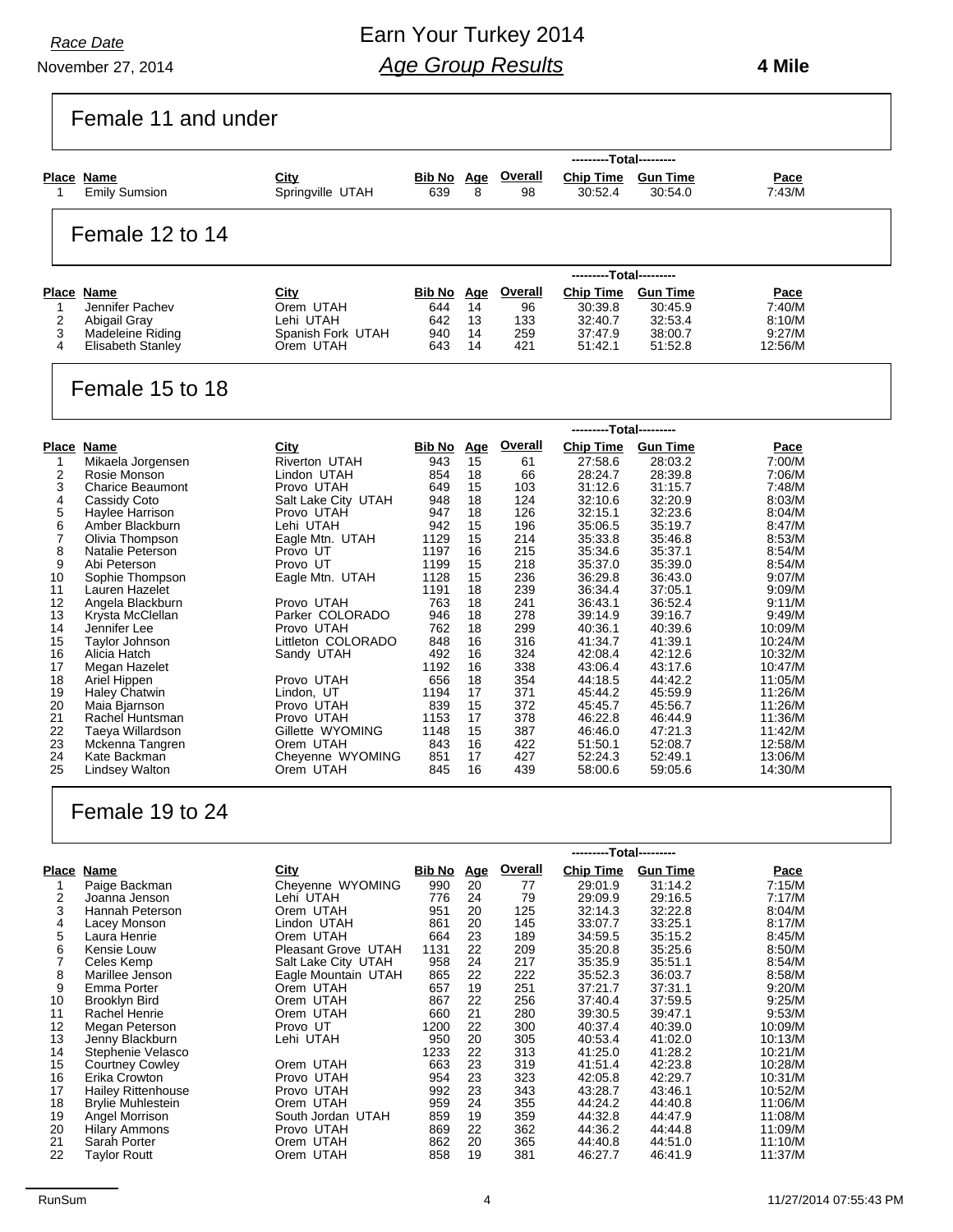November 27, 2014

### Earn Your Turkey 2014 *Age Group Results*

#### **4 Mile**

### Female 19 to 24

|    |                       |                   | ---------Total--------- |            |                |                  |                 |         |
|----|-----------------------|-------------------|-------------------------|------------|----------------|------------------|-----------------|---------|
|    | Place Name            | <u>City</u>       | Bib No                  | <u>Age</u> | <b>Overall</b> | <b>Chip Time</b> | <b>Gun Time</b> | Pace    |
| 23 | Megan Runnells        | Orem UTAH         | 659                     | 20         | 388            | 46:50.3          | 47:02.1         | 11:43/M |
| 24 | Stephanie Echols      | Payson UTAH       | 768                     | 21         | 390            | 46:54.6          | 47:27.8         | 11:44/M |
| 25 | <b>Rebekah Pierce</b> | Provo UTAH        | 863                     | 20         | 399            | 47:33.0          | 47:58.3         | 11:53/M |
| 26 | Moriah Mitsuda        | Provo UTAH        | 661                     | -21        | 412            | 49:46.3          | 50:10.0         | 12:27/M |
| 27 | Galiimaa McClellan    | Provo UTAH        | 870                     | 23         | 424            | 52:00.0          | 52:02.1         | 13:00/M |
| 28 | Kristina Moore        | Provo UTAH        | 769                     | 22         | 426            | 52:05.2          | 52:09.8         | 13:01/M |
| 29 | Kyra McClellan        | Provo UTAH        | 953                     | -21        | 434            | 56:37.8          | 56:40.0         | 14:09/M |
| 30 | Chelsey Lee           | Spanish Fork UTAH | 955                     | 23         | 448            | 1:06:17.8        | 1:06:44.5       | 16:34/M |

### Female 25 to 29

|                |                          |                      |               |            |         | ---------Total--------- |                 |         |
|----------------|--------------------------|----------------------|---------------|------------|---------|-------------------------|-----------------|---------|
| Place          | <b>Name</b>              | City                 | <b>Bib No</b> | <u>Age</u> | Overall | <b>Chip Time</b>        | <b>Gun Time</b> | Pace    |
| 1              | Amelia Andrews           | Encinitas CALIFORNIA | 480           | 25         | 57      | 27:46.7                 | 27:50.6         | 6:57/M  |
| 2              | Heidi Thorne             | Provo UTAH           | 779           | 26         | 112     | 31:42.2                 | 35:33.4         | 7:56/M  |
| 3              | Allison Holyoak          | Orem UTAH            | 963           | 26         | 150     | 33:17.4                 | 33:42.8         | 8:19/M  |
| 4              | Camille Woolf            | Provo UTAH           | 961           | 25         | 161     | 33:43.8                 | 33:52.9         | 8:26/M  |
| 5              | Jessie McCloskey         | Lehi UTAH            | 875           | 25         | 188     | 34:59.5                 | 35:04.7         | 8:45/M  |
| 6              | <b>Sharon Leslie</b>     | Ogden UTAH           | 998           | 28         | 197     | 35:08.6                 | 35:25.6         | 8:47/M  |
| $\overline{7}$ | <b>Ashley Mitchell</b>   | Provo UTAH           | 878           | 26         | 200     | 35:10.2                 | 36:04.1         | 8:48/M  |
| 8              | <b>Brittany Anderson</b> | Orem UTAH            | 669           | 26         | 220     | 35:42.6                 | 36:17.7         | 8:56/M  |
| 9              | Jenn Baird               | Lehi UTAH            | 882           | 26         | 221     | 35:44.6                 | 36:00.1         | 8:56/M  |
| 10             | Annika Luera             | Alpine UTAH          | 483           | 26         | 228     | 36:14.1                 | 36:28.2         | 9:04/M  |
| 11             | Natalee Homer            | Orem UTAH            | 877           | 25         | 232     | 36:25.2                 | 37:00.0         | 9:06/M  |
| 12             | Marianne Jolley          | Orem UTAH            | 1135          | 29         | 262     | 38:03.2                 | 38:18.6         | 9:31/M  |
| 13             | Rachel Benson            | Provo UTAH           | 883           | 27         | 265     | 38:17.0                 | 38:31.3         | 9:34/M  |
| 14             | Heidi Hillstrom          | Orem UTAH            | 879           | 26         | 274     | 39:07.2                 | 39:10.2         | 9:47/M  |
| 15             | Cari Campbell            | Provo UTAH           | 1134          | 28         | 288     | 39:54.5                 | 39:58.0         | 9:59/M  |
| 16             | <b>Tedi Palmer</b>       | Orem UTAH            | 885           | 28         | 295     | 40:21.6                 | 41:02.0         | 10:05/M |
| 17             | Melese Miller            | Provo UTAH           | 677           | 29         | 301     | 40:39.8                 | 40:50.8         | 10:10/M |
| 18             | Jennifer Brown           | Provo UTAH           | 964           | 27         | 327     | 42:15.3                 | 45:17.3         | 10:34/M |
| 19             | Allie Draper             | Mapleton UTAH        | 675           | 28         | 336     | 43:01.1                 | 43:05.2         | 10:45/M |
| 20             | Cassie Mueller           | Orem UTAH            | 1156          | 25         | 357     | 44:29.6                 | 44:46.6         | 11:07/M |
| 21             | Kylee Petersen           | Othello WASHINGTON   | 788           | 28         | 376     | 46:20.4                 | 46:28.4         | 11:35/M |
| 22             | Iris Rivera              | Lindon UTAH          | 491           | 27         | 383     | 46:28.9                 | 46:33.6         | 11:37/M |
| 23             | Melissa Havens           | Kaysville UTAH       | 888           | 28         | 386     | 46:42.0                 | 47:39.5         | 11:41/M |
| 24             | <b>Brittany Powell</b>   | Orem UTAH            | 1034          | 25         | 392     | 46:55.2                 | 47:16.7         | 11:44/M |
| 25             | <b>Stacy Henrie</b>      | Orem UTAH            | 962           | 25         | 396     | 47:13.6                 | 47:19.3         | 11:48/M |
| 26             | Angela Sabin             | Escondido            | 999           | 28         | 403     | 48:19.9                 | 48:33.7         | 12:05/M |
| 27             | Lizzy Bean               | Orem UTAH            | 667           | 25         | 408     | 49:02.7                 | 49:18.1         | 12:16/M |
| 28             | Jenni Peterson           | Orem UTAH            | 674           | 28         | 414     | 50:09.7                 | 50:26.0         | 12:32/M |
| 29             | Angie Irion              | Provo UTAH           | 493           | 29         | 416     | 50:40.2                 | 51:02.7         | 12:40/M |
| 30             | Jen Welch                | Orem UTAH            | 676           | 28         | 425     | 52:03.9                 | 52:13.7         | 13:01/M |
| 31             | Ericka Terry             | Payson UTAH          | 881           | 26         | 431     | 53:55.0                 | 54:09.7         | 13:29/M |
| 32             | Marissa Farley           | Orem UTAH            | 1159          | 29         | 442     | 58:12.2                 | 58:31.2         | 14:33/M |
| 33             | Amber Johansen           | Midland TEXAS        | 884           | 28         | 444     | 59:25.5                 | 59:51.3         | 14:51/M |
| 34             | Kathleen Eccles          | Sandy UTAH           | 785           | 27         | 451     | 1:18:38.0               | 1:18:38.0       | 19:40/M |
|                |                          |                      |               |            |         |                         |                 |         |

#### Female 30 to 34

|       |                       |                       |               |            |                | ---------Total--------- |                 |         |
|-------|-----------------------|-----------------------|---------------|------------|----------------|-------------------------|-----------------|---------|
| Place | Name                  | City                  | <b>Bib No</b> | <u>Age</u> | <b>Overall</b> | <b>Chip Time</b>        | <b>Gun Time</b> | Pace    |
|       | Liesl Black           |                       | 1226          | 33         | 51             | 27:25.8                 | 27:30.1         | 6:51/M  |
| 2     | Elizabeth Sadowski    | Springville UTAH      | 689           | 34         | 90             | 30:08.1                 | 30:16.6         | 7:32/M  |
| 3     | <b>Emily Marshall</b> | Springville UTAH      | 890           | 30         | 146            | 33.10.4                 | 33:16.2         | 8:18/M  |
| 4     | Melissa Kemp Webb     | Provo UTAH            | 969           | 31         | 148            | 33:14.0                 | 33:35.0         | 8:19/M  |
| 5     | Genevieve Clark       | Orem UTAH             | 970           | 31         | 153            | 33:29.9                 | 33:38.6         | 8:22/M  |
| 6     | Tawn Henrie           | Provo UTAH            | 690           | 34         | 190            | 35:00.0                 | 35:15.7         | 8:45/M  |
|       | Jaclyn Harmon         | Wilson WYOMING        | 474           | 32         | 203            | 35:12.5                 | 35:24.6         | 8:48/M  |
| 8     | Staci Newren          | American Fork UTAH    | 682           | 32         | 234            | 36:27.0                 | 36:44.0         | 9:07/M  |
| 9     | <b>Rachel Swift</b>   | Orem UTAH             | 681           | 31         | 272            | 39:03.7                 | 39:13.7         | 9:46/M  |
| 10    | Rebecca Grover        | Provo UTAH            | 684           | 32         | 275            | 39:09.1                 | 39:23.7         | 9:47/M  |
| 11    | Jenny Wood            | Pleasant Grove UTAH   | 497           | 30         | 282            | 39:34.1                 | 39:44.6         | 9:54/M  |
| 12    | Camila Souza          | Orem UTAH             | 898           | 33         | 294            | 40:15.1                 | 40:26.7         | 10:04/M |
| 13    | Cassie Anderson       | Saratoga Springs UTAH | 686           | 33         | 296            | 40:23.3                 | 40:52.9         | 10:06/M |
| 14    | Cecilia Rea           | Spanish Fork UTAH     | 801           | 33         | 321            | 41:54.8                 | 42:07.8         | 10:29/M |
| 15    | Amanda Arrhenius      | Anaheim Hills         | 477           | 33         | 331            | 42:38.1                 | 42:48.1         | 10:40/M |
| 16    | <b>Heather Olsen</b>  | Provo UTAH            | 893           | 31         | 339            | 43:10.2                 | 44:08.5         | 10:48/M |
| 17    | Rebecca Graff         | West Jordan UTAH      | 897           | 32         | 350            | 43:58.3                 | 44:18.8         | 11:00/M |
| 18    | Kristi Hoops          | Orem UTAH             | 900           | 34         | 360            | 44:34.3                 | 44:49.4         | 11:09/M |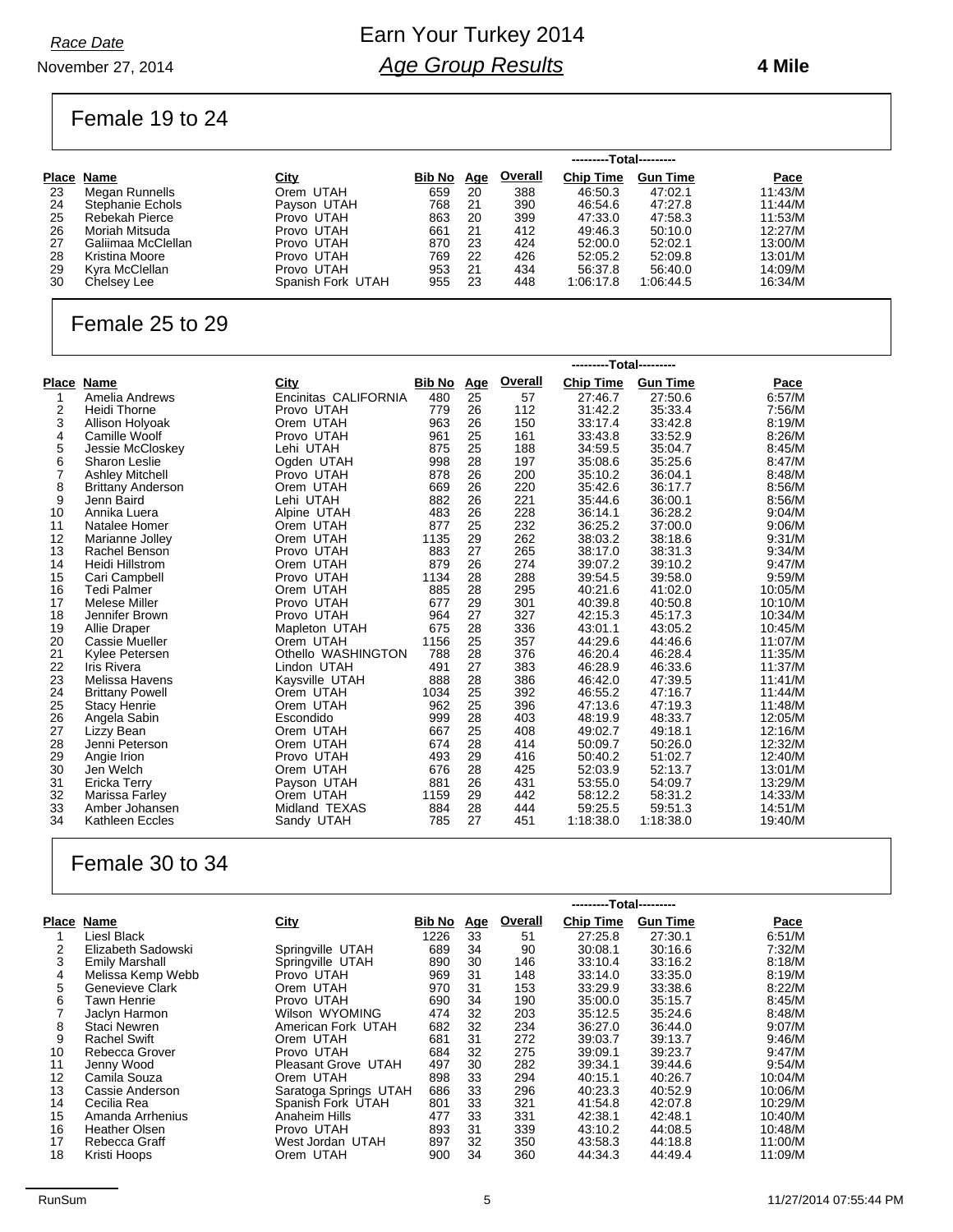#### November 27, 2014

### Earn Your Turkey 2014 *Age Group Results*

#### **4 Mile**

#### Female 30 to 34

|    |                    |                   | ---------Total--------- |            |                |                  |                 |         |
|----|--------------------|-------------------|-------------------------|------------|----------------|------------------|-----------------|---------|
|    | Place Name         | <u>City</u>       | Bib No                  | <u>Age</u> | <b>Overall</b> | <b>Chip Time</b> | <b>Gun Time</b> | Pace    |
| 19 | Kristi Perez       | Clawson UTAH      | 968                     | 31         | 364            | 44:37.3          | 45:04.6         | 11:09/M |
| 20 | Jami Rasmussen     | Kaysville UTAH    | 972                     | 34         | 389            | 46:53.2          | 47:52.4         | 11:43/M |
| 21 | Rena Lesue-Smithey | Springville UTAH  | 685                     | 33         | 400            | 47:33.8          | 47:39.1         | 11:53/M |
| 22 | Celeste Moos       | Spanish Fork UTAH | 892                     | 31         | 404            | 48:20.0          | 48:33.9         | 12:05/M |
| 23 | Amy Hansen         | Orem UT           | 1224                    | 34         | 410            | 49:22.1          | 49:32.9         | 12:21/M |
| 24 | Michelle Knowlden  | Spanish Fork UTAH | 799                     | 32         | 415            | 50:10.0          | 50:26.2         | 12:33/M |
| 25 | Danielle Haines    | Spring Hill       | 791                     | 30         | 449            | 1:06:18.2        | 1:06:44.7       | 16:35/M |

#### Female 35 to 39

|       |                        |                           |               | ---------Total--------- |                |                  |                 |         |
|-------|------------------------|---------------------------|---------------|-------------------------|----------------|------------------|-----------------|---------|
| Place | Name                   | <b>City</b>               | <u>Bib No</u> | <u>Age</u>              | <b>Overall</b> | <b>Chip Time</b> | <b>Gun Time</b> | Pace    |
|       | Megan Johnson          | Spanish Fork UTAH         | 693           | 35                      | 106            | 31:24.6          | 31:37.3         | 7:51/M  |
| 2     | Kirsten Sherman        | Orem UT                   | 1202          | 36                      | 116            | 31:45.7          | 31:48.4         | 7:56/M  |
| 3     | <b>Cynthia Weekes</b>  | Orem UTAH                 | 1163          | 37                      | 121            | 32:00.2          | 32:02.8         | 8:00/M  |
| 4     | Amber Loosli           | Orem UTAH                 | 701           | 37                      | 141            | 32:56.9          | 33:11.9         | 8:14/M  |
| 5     | Amy Magill             | Provo UTAH                | 907           | 38                      | 147            | 33:13.9          | 33:32.7         | 8:18/M  |
| 6     | Rebekah Webb           | Provo UTAH                | 974           | 36                      | 157            | 33:35.5          | 33:53.1         | 8:24/M  |
| 7     | Mandy Karlsven         | Provo UTAH                | 696           | 35                      | 162            | 33:43.8          | 33:50.8         | 8:26/M  |
| 8     | Susie Routt            | Orem UTAH                 | 700           | 36                      | 174            | 34:30.6          | 34:44.8         | 8:38/M  |
| 9     | <b>Brandy Whiteman</b> | Salem UTAH                | 977           | 37                      | 207            | 35:16.6          | 35:30.3         | 8:49/M  |
| 10    | Lindsay Hudson         | Saratoga Springs UTAH     | 906           | 37                      | 229            | 36:16.3          | 36:23.6         | 9:04/M  |
| 11    | Sarah Pachev           | Orem UTAH                 | 706           | 38                      | 230            | 36:17.0          | 36:26.6         | 9:04/M  |
| 12    | Christina Bartholomew  | Provo UTAH                | 702           | 37                      | 231            | 36:23.9          | 36:45.7         | 9:06/M  |
| 13    | <b>Heather Gull</b>    | Spring Creek NEVADA       | 978           | 38                      | 242            | 36:43.4          | 37:03.8         | 9:11/M  |
| 14    | Steph Duvall           | Sp Fork UT                | 1215          | 38                      | 249            | 37:19.9          | 37:47.6         | 9:20/M  |
| 15    | <b>Beth Hasek</b>      | St George UT              | 1209          | 37                      | 283            | 39:36.4          | 39:56.7         | 9:54/M  |
| 16    | Stephanie Thomson      | Salinas CALIFORNIA        | 1165          | 38                      | 291            | 40:04.6          | 40:35.7         | 10:01/M |
| 17    | Donna Clinger          | Orem UTAH                 | 807           | 35                      | 293            | 40:13.8          | 40:30.6         | 10:03/M |
| 18    | Lorie Yadon            | Orem UTAH                 | 1162          | 35                      | 308            | 41:13.2          | 41:41.9         | 10:18/M |
| 19    | Lourdes Robinson       | Salem UTAH                | 976           | 37                      | 322            | 41:55.8          | 42:08.7         | 10:29/M |
| 20    | Hanna Bair             | Lehi UTAH                 | 903           | 36                      | 335            | 43:01.0          | 43:23.7         | 10:45/M |
| 21    | Amy Bethers            | Farmington UTAH           | 909           | 39                      | 344            | 43:34.6          | 43:49.9         | 10:54/M |
| 22    | Marlyn Galindo         | Salt Lake City - Salt Lak | 902           | 35                      | 356            | 44:26.6          | 44:38.0         | 11:07/M |
| 23    | Jessica Martinez       | Orem UTAH                 | 908           | 39                      | 363            | 44:36.5          | 45:03.9         | 11:09/M |
| 24    | Renae Kirby            | Provo UTAH                | 904           | 36                      | 373            | 45:48.7          | 45.59.3         | 11:27/M |
| 25    | Amanda Roberts         | Spanish Fork UTAH         | 973           | 35                      | 375            | 46:08.1          | 46:21.2         | 11:32/M |
| 26    | Angela Smith           | Orem UTAH                 | 806           | 35                      | 377            | 46:20.5          | 46:28.1         | 11:35/M |
| 27    | Amy Palmer             | Bonney Lake               | 979           | 39                      | 397            | 47:27.0          | 47:36.3         | 11:52/M |
| 28    | Laurel Craig           | Salt Lake City UTAH       | 470           | 37                      | 402            | 47:44.8          | 47:46.6         | 11:56/M |

### Female 40 to 44

|    |                         |                   |               | ---------Total--------- |                |                  |                 |             |
|----|-------------------------|-------------------|---------------|-------------------------|----------------|------------------|-----------------|-------------|
|    | Place Name              | City              | <u>Bib No</u> | <u>Age</u>              | <b>Overall</b> | <b>Chip Time</b> | <b>Gun Time</b> | <b>Pace</b> |
|    | Laura Hamilton          | Herriman UTAH     | 1170          | 43                      | 139            | 32:54.8          | 33:13.2         | 8:14/M      |
| 2  | Marci Simons            | Springville UTAH  | 717           | 42                      | 158            | 33:38.6          | 33:43.9         | 8:25/M      |
| 3  | <b>Brenda Armstrong</b> | Highland UTAH     | 714           | 41                      | 179            | 34:43.9          | 34:48.0         | 8:41/M      |
| 4  | Nicole Coto             | Washougal         | 915           | 42                      | 192            | 35:02.2          | 35:13.2         | 8:46/M      |
| 5  | Kenra Asay              | Payson UTAH       | 912           | 41                      | 198            | 35:08.9          | 35:26.7         | 8:47/M      |
| 6  | Andrea Wilson           | Orem UTAH         | 475           | 40                      | 202            | 35:12.3          | 35:24.5         | 8.48/M      |
|    | Deborah Ellermeier      | South Jordan UTAH | 982           | 43                      | 224            | 35:55.5          | 36:13.3         | 8:59/M      |
| 8  | Cynthia Finch           | Orem UTAH         | 916           | 42                      | 243            | 36:44.0          | 37:03.8         | 9:11/M      |
| 9  | <b>Heather Jones</b>    | Provo UTAH        | 981           | 43                      | 261            | 37:53.1          | 38:14.3         | 9:28/M      |
| 10 | Shana Jones             | Vernal UTAH       | 918           | 43                      | 306            | 40:55.3          | 41:06.6         | 10:14/M     |
| 11 | Allicia Johnson         | Springville UTAH  | 980           | 40                      | 307            | 41:12.1          | 41:40.9         | 10:18/M     |
| 12 | Jennifer O'Neal         | Orem UTAH         | 911           | 41                      | 317            | 41:36.7          | 41:43.2         | 10:24/M     |
| 13 | Kaye Blackburn          | Lehi UTAH         | 814           | 43                      | 379            | 46:26.7          | 46:38.2         | 11:37/M     |
| 14 | Amy Routt               | Conway ARKANSAS   | 715           | 41                      | 380            | 46.27.6          | 46:41.7         | 11:37/M     |
| 15 | <b>Tracey Bjarnson</b>  | Provo UTAH        | 719           | 44                      | 401            | 47:37.5          | 47:48.8         | 11:54/M     |
| 16 | <b>Kristin Stanley</b>  | Orem UTAH         | 914           | 42                      | 405            | 48:31.3          | 48:43.0         | 12:08/M     |
| 17 | Debra Allred            | Provo UTAH        | 810           | 40                      | 428            | 53.18.8          | 53:36.0         | 13:20/M     |
| 18 | Kristina Hancock        | Orem UTAH         | 711           | 40                      | 436            | 57:00.8          | 57:27.8         | 14:15/M     |
| 19 | Marnie Walton           | Orem UTAH         | 913           | 41                      | 440            | 58:06.1          | 59:10.6         | 14:32/M     |
| 20 | Tonia Backlund          | Mapleton UTAH     | 1010          | 41                      | 443            | 59:25.0          | 59:51.8         | 14:51/M     |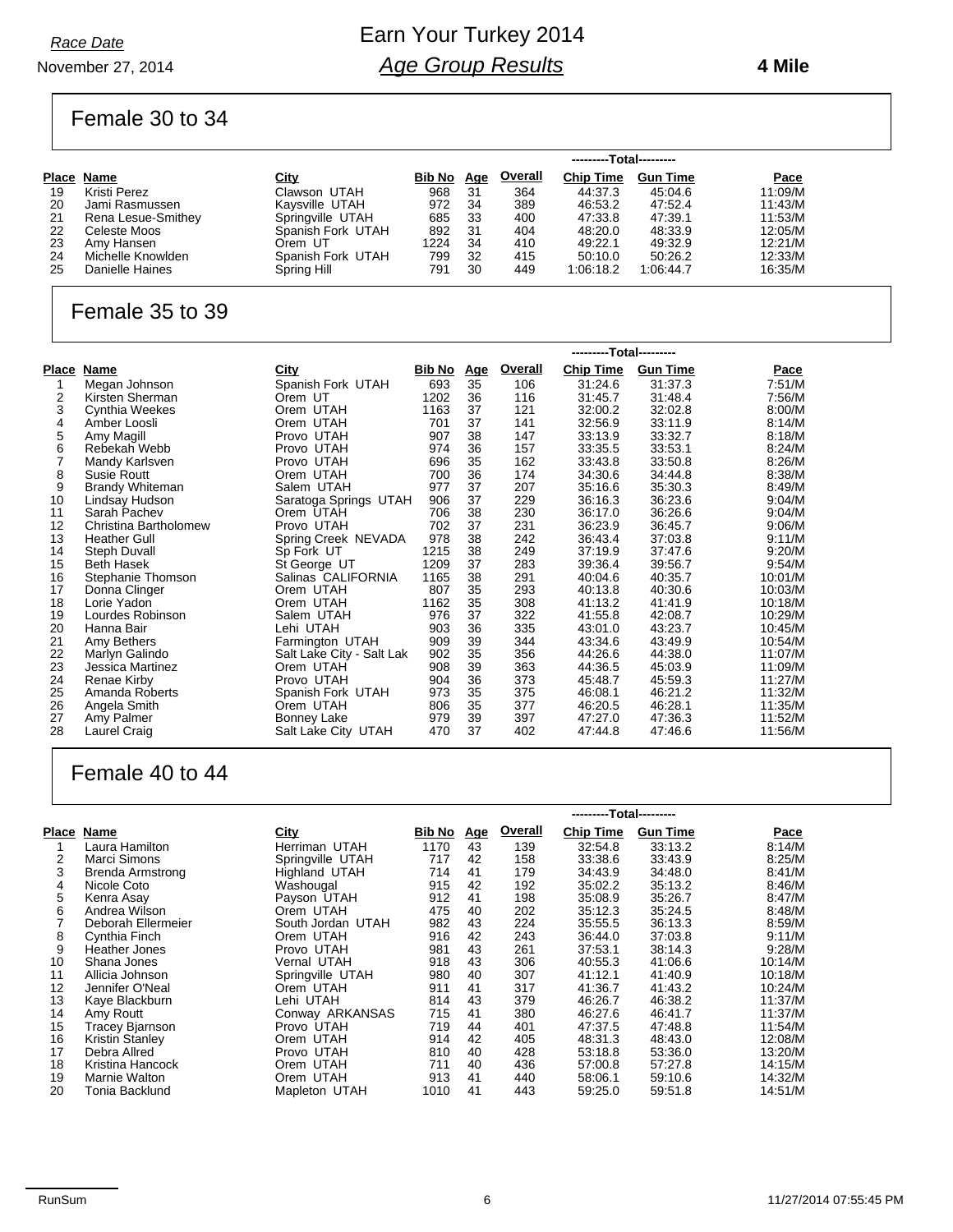November 27, 2014

### Earn Your Turkey 2014 *Age Group Results*

#### **4 Mile**

#### Female 45 to 49

|              |                       |                    | ---------Total--------- |            |         |                  |                 |         |  |  |  |
|--------------|-----------------------|--------------------|-------------------------|------------|---------|------------------|-----------------|---------|--|--|--|
| <b>Place</b> | Name                  | City               | Bib No                  | <u>Age</u> | Overall | <b>Chip Time</b> | <b>Gun Time</b> | Pace    |  |  |  |
|              | Michelle Hatch        | Orem UTAH          | 723                     | 46         | 80      | 29:14.6          | 29:27.2         | 7:19/M  |  |  |  |
| 2            | <b>Caroline Pratt</b> | Mapleton UTAH      | 983                     | 47         | 105     | 31:22.6          | 31:26.7         | 7:51/M  |  |  |  |
| 3            | Lisa Shelton          |                    | 1231                    | 45         | 152     | 33:28.6          | 33:40.9         | 8:22/M  |  |  |  |
| 4            | Jenny Monson          | Lindon UTAH        | 923                     | 48         | 175     | 34:31.6          | 34:51.2         | 8:38/M  |  |  |  |
| 5            | Mary Hadley           | Provo UTAH         | 728                     | 48         | 210     | 35:21.1          | 35:43.4         | 8:50/M  |  |  |  |
| 6            | Renee Goodman         | Orem UTAH          | 727                     | 47         | 238     | 36:30.8          | 36:35.8         | 9:08/M  |  |  |  |
|              | Suzanne Johnson       | Littleton COLORADO | 817                     | 46         | 252     | 37:23.0          | 37:27.8         | 9:21/M  |  |  |  |
| 8            | Suelee Clarke         | Rigby IDAHO        | 925                     | 49         | 257     | 37:45.3          | 38:02.8         | 9:26/M  |  |  |  |
| 9            | Elizabeth Pope        | Los Lunas NEW      | 922                     | 45         | 285     | 39:45.9          | 40:00.8         | 9:56/M  |  |  |  |
| 10           | Colleen Peterson      | Provo UT           | 1198                    | 46         | 298     | 40:28.0          | 40:30.1         | 10:07/M |  |  |  |
| 11           | Michelle Huish        | Spanish Fork UTAH  | 722                     | 45         | 314     | 41:29.3          | 41:45.2         | 10:22/M |  |  |  |
| 12           | Kimberly Condie       | Powell WYOMING     | 724                     | 47         | 320     | 41:53.2          | 42:01.7         | 10:28/M |  |  |  |
| 13           | Julie Porter          | Orem UTAH          | 725                     | 47         | 366     | 44:41.0          | 44:51.2         | 11:10/M |  |  |  |
| 14           | <b>Mary Davies</b>    | Orem UTAH          | 921                     | 45         | 417     | 50:53.6          | 51:31.0         | 12:43/M |  |  |  |
| 15           | Ladonna Backman       | Cheyenne WYOMING   | 821                     | 49         | 419     | 51:16.1          | 53:27.9         | 12:49/M |  |  |  |
| 16           | Elaine Huntsman       | Provo UTAH         | 1171                    | 47         | 432     | 56:01.4          | 56:31.1         | 14:00/M |  |  |  |

#### Female 50 to 54

|       |                       |                    | ---------Total--------- |            |         |                  |                 |         |
|-------|-----------------------|--------------------|-------------------------|------------|---------|------------------|-----------------|---------|
| Place | Name                  | <u>City</u>        | Bib No                  | <u>Age</u> | Overall | <b>Chip Time</b> | <b>Gun Time</b> | Pace    |
|       | Gayle Carter          | Orem UTAH          | 730                     | 50         | 102     | 31:11.3          | 31:19.9         | 7:48/M  |
|       | Altantuya Sakhaash    | Ub                 | 824                     | 51         | 130     | 32:22.1          | 32:25.2         | 8:06/M  |
| 3     | <b>Cherise Graham</b> | Windermere FLORIDA | 731                     | 51         | 226     | 36:05.4          | 36:24.9         | 9:01/M  |
| 4     | Denise Edwards        | Provo UTAH         | 927                     | 53         | 267     | 38:19.7          | 38:41.5         | 9:35/M  |
| 5     | Sabrina Cowley        | Orem UTAH          | 733                     | 52         | 289     | 40:00.9          | 40:33.4         | 10:00/M |
| 6     | Cynthia Tracy         | Provo UTAH         | 1036                    | 50         | 325     | 42:10.0          | 42:32.0         | 10:33/M |
|       | Pamela Harvey         | Billericav         | 822                     | 50         | 330     | 42:34.6          | 42:53.9         | 10:39/M |
| 8     | Barbara Higinbotham   | Orem UTAH          | 1140                    | 52         | 368     | 44:53.7          | 45:10.8         | 11:13/M |
| 9     | Diane Hoffman         | Lehi UTAH          | 828                     | 54         | 435     | 56.50.5          | 56:57.4         | 14:13/M |
| 10    | Jen Watson            | Salem UTAH         | 1020                    | 53         | 438     | 57:56.1          | 58:08.8         | 14:29/M |

#### Female 55 to 59

|   |                    |                  | ---------Total--------- |            |                |                  |                 |         |  |
|---|--------------------|------------------|-------------------------|------------|----------------|------------------|-----------------|---------|--|
|   | Place Name         | <u>City</u>      | Bib No                  | <u>Age</u> | <b>Overall</b> | <b>Chip Time</b> | <b>Gun Time</b> | Pace    |  |
|   | Rhonda Bartholomew | Orem UTAH        | 741                     | 55         | 284            | 39:39.3          | 40:01.2         | 9:55/M  |  |
|   | Lorraine Adams     | Provo UTAH       | 1037                    | 56         | 326            | 42:10.6          | 42:32.5         | 10:33/M |  |
|   | Virginia Mitchell  | Provo UTAH       | 932                     | 56         | 340            | 43:14.0          | 44:08.4         | 10:49/M |  |
|   | Cindy Harris       | Orem UTAH        | 1173                    | 58         | 346            | 43:41.1          | 44:08.4         | 10:55/M |  |
|   | Carol Loucks       | Provo UTAH       | 744                     | 58         | 353            | 44:17.3          | 44:30.7         | 11:04/M |  |
| 6 | Carol Parcell      | Provo UTAH       | 829                     | 55         | 370            | 45:16.3          | 47:40.8         | 11:19/M |  |
|   | Lynette Cook       | Las Vegas NEVADA | 489                     | -57        | 395            | 47:06.4          | 47:29.4         | 11:47/M |  |

#### Female 60 to 64

|                  |                |        | ---------Total--------- |         |                  |                 |             |  |  |  |
|------------------|----------------|--------|-------------------------|---------|------------------|-----------------|-------------|--|--|--|
| Place Name       | <u>City</u>    | Bib No | Age                     | Overall | <b>Chip Time</b> | <b>Gun Time</b> | <b>Pace</b> |  |  |  |
| Janet Campbell   | Provo UTAH     | 1143   | 63                      | 219     | 35:39.1          | 35:42.3         | 8:55/M      |  |  |  |
| Linda Ketcheson  | Orem UTAH      | 935    | 62                      | 269     | 38:39.3          | 38:54.6         | 9:40/M      |  |  |  |
| Fairlie Kinnecom | Sandy UTAH     | 986    | 63                      | 409     | 49:20.5          | 49:37.5         | 12:20/M     |  |  |  |
| Joyce Havens     | Kavsville UTAH | 934    | 60                      | 430     | 53:45.9          | 54:48.4         | 13:26/M     |  |  |  |

#### Female 75 and over

|            |                |            | ---------Total--------- |    |             |                  |                 |             |  |  |
|------------|----------------|------------|-------------------------|----|-------------|------------------|-----------------|-------------|--|--|
| Place Name |                | City       | Bib No                  |    | Age Overall | <b>Chip Time</b> | <b>Gun Time</b> | <b>Pace</b> |  |  |
|            | Ellen Mitchell | Provo UTAH | 988                     | 76 | 429         | 53:42.0          | 53:42.0         | '3:26/M     |  |  |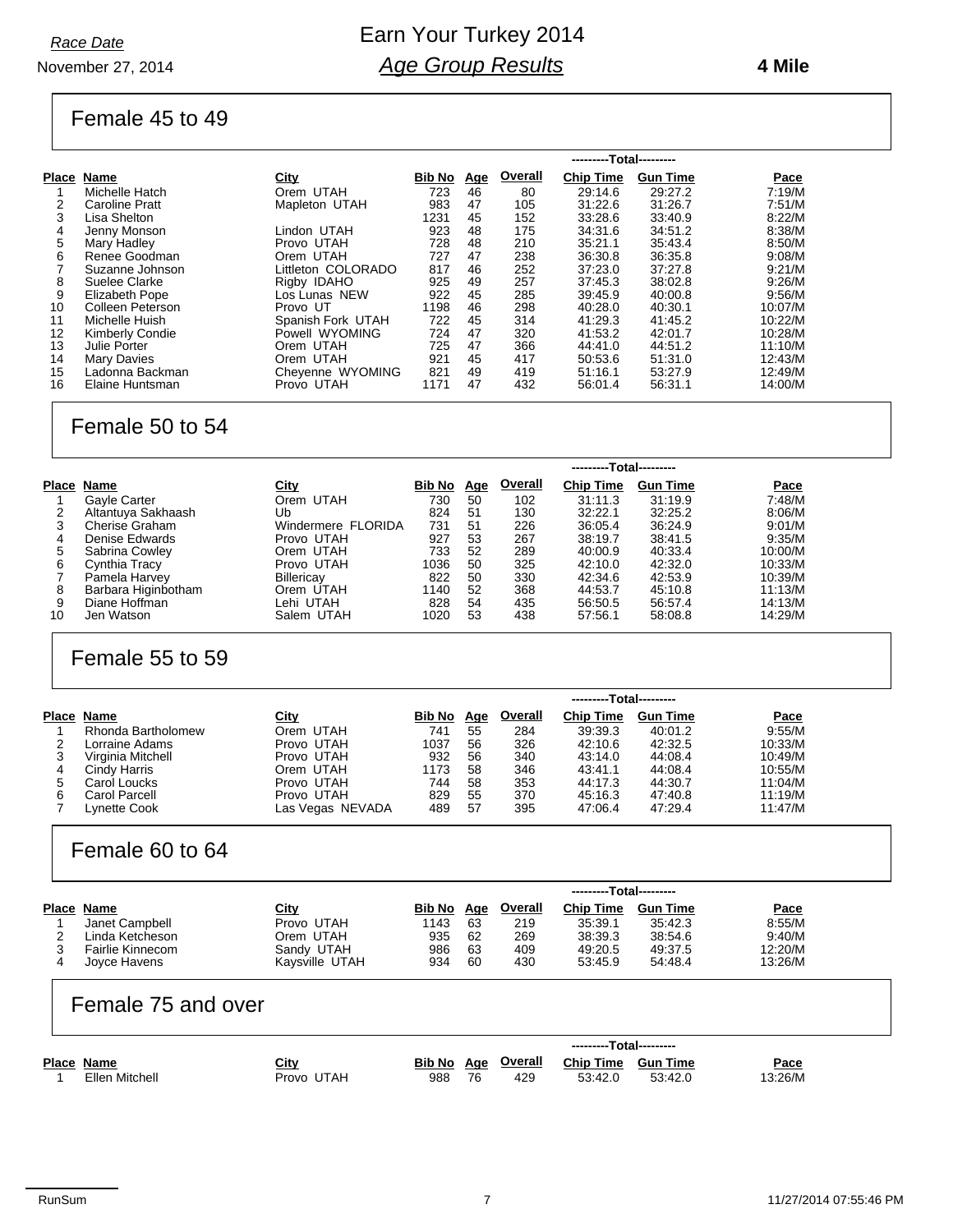**4 Mile**

### Male Open Winners

|   |                    |                  |            |    | ---------Total--------- |                  |                 |        |
|---|--------------------|------------------|------------|----|-------------------------|------------------|-----------------|--------|
|   | Place Name         | City             | Bib No Age |    | <b>Overall</b>          | <b>Chip Time</b> | <b>Gun Time</b> | Pace   |
|   | <b>Rex Shields</b> | Springville UTAH | 670        | 26 |                         | 20:10.9          | 20:10.9         | 5:03/M |
| ∠ | Javdn Asav         | Orem UTAH        | 860        | 20 |                         | 20:37.4          | 20:37.4         | 5:09/M |
|   | Benjamin Pachev    | Orem UTAH        | 645        | 15 | 3                       | 20:59.9          | 20:59.9         | 5:15/M |
| 4 | Payton Riggs       | Orem UTAH        | 757        | 17 | 4                       | 21:12.1          | 21:12.1         | 5:18/M |
|   | Jon Lee            | Las Vegas NEVADA | 876        | 25 | 5                       | 21:30.0          | 21:30.0         | 5:22/M |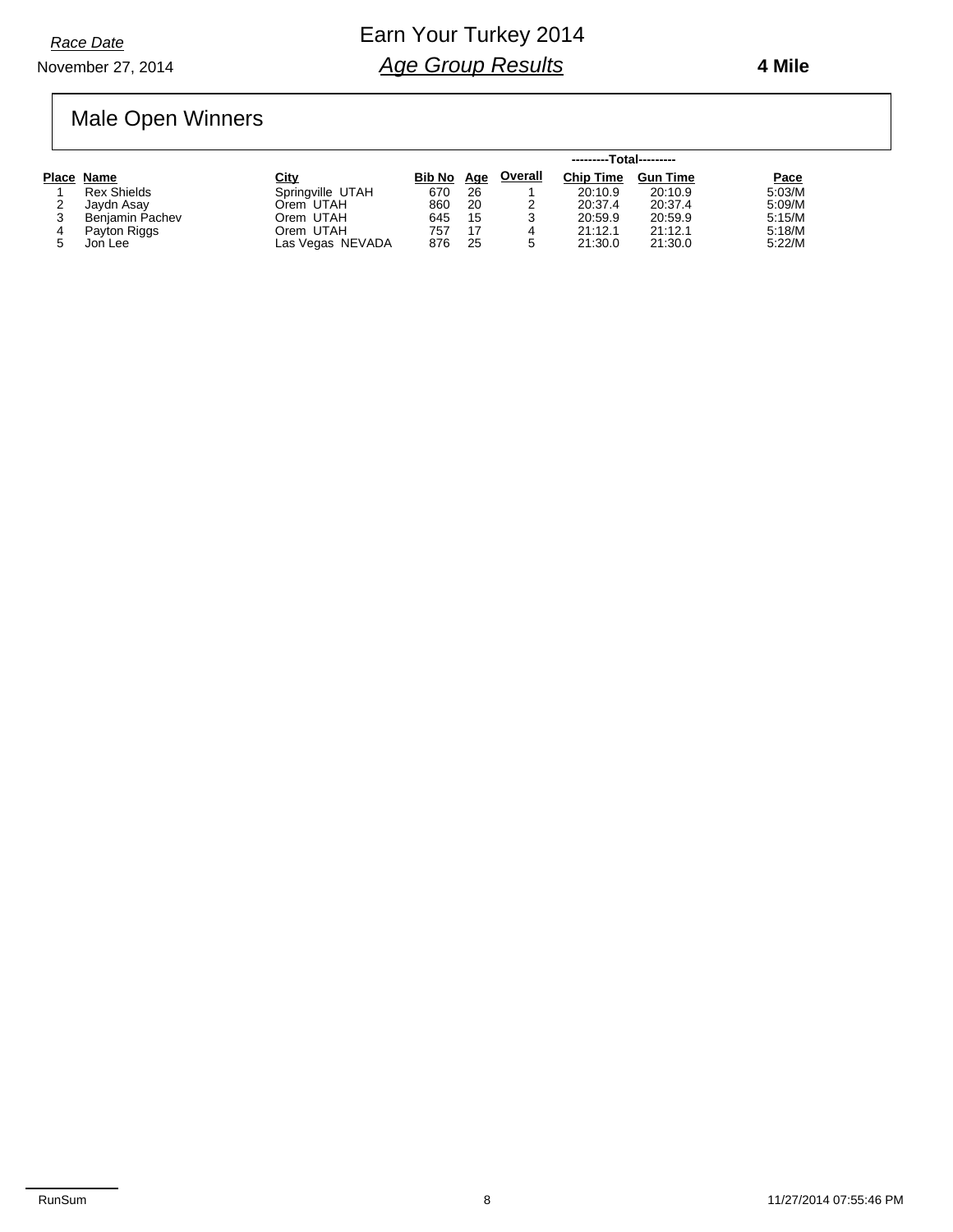#### November 27, 2014 *Race Date*

### Earn Your Turkey 2014 *Age Group Results*

#### **4 Mile**

### Male 11 and under

|   |                       |                   |        |            |                | ---------Total--------- |                 |         |
|---|-----------------------|-------------------|--------|------------|----------------|-------------------------|-----------------|---------|
|   | Place Name            | City              | Bib No | <u>Age</u> | <b>Overall</b> | <b>Chip Time</b>        | <b>Gun Time</b> | Pace    |
|   | Cameron Swenson       | Nampa IDAHO       | 1144   | 11         | 68             | 28:33.3                 | 28:45.1         | 7:08/M  |
|   | Brycen Asay           | Payson UTAH       | 1035   | 9          | 110            | 31:38.7                 | 31:56.2         | 7:55/M  |
| 3 | <b>Quincy Porter</b>  | Lindon UTAH       | 1032   | 11         | 268            | 38:38.0                 | 38:47.1         | 9:40/M  |
| 4 | Zachary Huish         | Spanish Fork UTAH | 1031   | 10         | 310            | 41:19.9                 | 41:36.0         | 10:20/M |
| 5 | Collin Sherman        | Orem UT           | 1203   | 11         | 315            | 41:30.3                 | 41:31.9         | 10:23/M |
| 6 | Gabe Farley           | Orem UTAH         | 1145   | 11         | 347            | 43:47.4                 | 44:05.5         | 10:57/M |
|   | Lincoln Stanley       | Orem UTAH         | 938    | 11         | 369            | 45:12.5                 | 45:23.1         | 11:18/M |
| 8 | <b>Samuel Stanley</b> | Orem UTAH         | 1030   | 9          | 447            | 1:01:19.1               | 1:01:29.7       | 15:20/M |

### Male 12 to 14

|       |                         |                   |               | ---------Total--------- |         |                  |                 |         |  |  |
|-------|-------------------------|-------------------|---------------|-------------------------|---------|------------------|-----------------|---------|--|--|
| Place | Name                    | <u>City</u>       | <b>Bib No</b> | <u>Age</u>              | Overall | <b>Chip Time</b> | <b>Gun Time</b> | Pace    |  |  |
|       | Gideon Thompson         | Eagle Mtn. UTAH   | 1127          | 13                      | 43      | 26:59.6          | 27:03.9         | 6:45/M  |  |  |
| 2     | Joshua Blackburn        | Lehi UTAH         | 750           | 13                      | 48      | 27:13.3          | 27:21.4         | 6:48/M  |  |  |
|       | Stphon Young            | Mapleton UTAH     | 751           | 14                      | 71      | 28:39.1          | 28:42.3         | 7:10/M  |  |  |
| 4     | Jayden Monson           | Lindon UTAH       | 838           | 14                      | 137     | 32:49.8          | 33:07.9         | 8:12/M  |  |  |
| 5     | Michael Elmer           | Provo UT          | 1213          | 14                      | 167     | 33:52.8          | 33:57.4         | 8:28/M  |  |  |
| 6     | Spencer Palmer          | Bonney Lake       | 835           | 13                      | 184     | 34:56.9          | 35:04.7         | 8:44/M  |  |  |
|       | <b>Brayden Hamilton</b> | Herriman UTAH     | 1146          | 12                      | 208     | 35:19.8          | 35:38.2         | 8:50/M  |  |  |
| 8     | <b>Skyler Porter</b>    | Lindon UTAH       | 941           | 14                      | 227     | 36:10.4          | 36:17.7         | 9:03/M  |  |  |
| 9     | Ethan Thompson          | Eagle Mtn. UTAH   | 1126          | 13                      | 240     | 36:39.4          | 36:43.2         | 9:10/M  |  |  |
| 10    | David Riding            | Spanish Fork UTAH | 1033          | $12 \overline{ }$       | 260     | 37:48.0          | 38:00.7         | 9:27/M  |  |  |
| 11    | Kaden Backlund          | Mapleton UTAH     | 836           | 13                      | 341     | 43:19.0          | 43:44.3         | 10:50/M |  |  |
| 12    | <b>Brandon Harris</b>   | Santaquin UT      | 1208          | 14                      | 351     | 44:12.5          | 44:17.0         | 11:03/M |  |  |
| 13    | Will Ammons             | Provo UTAH        | 837           | 13                      | 361     | 44:34.8          | 44:43.7         | 11:09/M |  |  |
| 14    | Jacob Harrison          | Provo UTAH        | 939           | 12                      | 367     | 44:47.2          | 44:55.3         | 11:12/M |  |  |
| 15    | Eli Willardson          | Gillette WYOMING  | 1147          | 13                      | 393     | 47:02.3          | 47:22.5         | 11:46/M |  |  |
| 16    | Seth Higley             | Provo UTAH        | 641           | 12                      | 418     | 51:15.1          | 51:18.2         | 12:49/M |  |  |

### Male 15 to 18

|                |                         |                       |        |            |                | ---------Total--------- |                 |         |
|----------------|-------------------------|-----------------------|--------|------------|----------------|-------------------------|-----------------|---------|
| Place          | <b>Name</b>             | City                  | Bib No | <u>Age</u> | <b>Overall</b> | <b>Chip Time</b>        | <b>Gun Time</b> | Pace    |
| 1              | <b>Bodyn Farrer</b>     |                       | 1234   | 17         | 6              | 21:36.8                 | 21:37.7         | 5:24/M  |
| 2              | Joseph Buck             | Spanish Fork UTAH     | 752    | 15         | 7              | 21:49.2                 | 21:50.2         | 5:27/M  |
| 3              | Nathan Asay             | Payson UTAH           | 758    | 17         | 9              | 22:06.9                 | 22:08.5         | 5:32/M  |
| 4              | Aidan Troutner          | Provo UTAH            | 647    | 15         | 12             | 22:24.5                 | 22:26.3         | 5:36/M  |
| 5              | Samuel Clarke           | Rigby IDAHO           | 846    | 16         | 14             | 22:57.6                 | 23:03.5         | 5:44/M  |
| 6              | Alex Knight             |                       | 1227   | 17         | 19             | 23:57.9                 | 24:00.0         | 5:59/M  |
| $\overline{7}$ | Logan Neale             | Midlothian WEST VIRGI | 853    | 17         | 24             | 24:31.7                 | 24:32.9         | 6:08/M  |
| 8              | <b>Isaiah Nimmer</b>    | Orem UTAH             | 840    | 15         | 25             | 24:56.9                 | 24:59.4         | 6:14/M  |
| 9              | <b>Bryton Larsen</b>    |                       | 1239   | 17         | 30             | 25:48.9                 | 25:49.6         | 6:27/M  |
| 10             | Nathan Willardson       | Gillette WYOMING      | 1150   | 16         | 33             | 26:07.6                 | 26:27.9         | 6:32/M  |
| 11             | <b>Tyler Blackburn</b>  | Lehi UTAH             | 989    | 17         | 37             | 26:42.6                 | 26:52.9         | 6:41/M  |
| 12             | Logan Miller            | Enoch UTAH            | 855    | 18         | 64             | 28:11.9                 | 28:31.7         | 7:03/M  |
| 13             | Michael Blackburn       | Provo UTAH            | 764    | 18         | 65             | 28:22.5                 | 28:29.4         | 7:06/M  |
| 14             | Kyle Hatch              | Orem UTAH             | 654    | 17         | 70             | 28:38.8                 | 28:50.9         | 7:10/M  |
| 15             | Alfonso Angulo-Zevallos | Mapleton UTAH         | 761    | 17         | 72             | 28:45.2                 | 28:47.6         | 7:11/M  |
| 16             | <b>Michael Davis</b>    | Mapleton UTAH         | 850    | 16         | 82             | 29:22.3                 | 29:23.1         | 7:21/M  |
| 17             | Pablo Galante           | Provo UTAH            | 652    | 17         | 86             | 29:48.5                 | 31:13.1         | 7:27/M  |
| 18             | Jacob Blackburn         | Provo UTAH            | 753    | 16         | 89             | 30:00.2                 | 30:09.0         | 7:30/M  |
| 19             | Devin Berns             | Spanish Fork UTAH     | 1149   | 15         | 93             | 30:22.5                 | 30:23.8         | 7:36/M  |
| 20             | <b>Ethan Porter</b>     | Orem UTAH             | 648    | 15         | 95             | 30:38.9                 | 30:46.2         | 7:40/M  |
| 21             | Jacob Liddle            |                       | 1235   | 16         | 104            | 31:13.9                 | 31:15.9         | 7:48/M  |
| 22             | Zach Fox                | Mapleton UTAH         | 849    | 16         | 109            | 31:31.5                 | 31:34.5         | 7:53/M  |
| 23             | Austin Tran             | Mapleton UTAH         | 856    | 18         | 114            | 31:44.5                 | 31:48.4         | 7:56/M  |
| 24             | Jonah Armstrong         | Highland UTAH         | 646    | 15         | 117            | 31:47.5                 | 31:47.5         | 7:57/M  |
| 25             | <b>Isaac Chock</b>      | Provo UTAH            | 754    | 16         | 118            | 31:49.2                 | 31:55.8         | 7:57/M  |
| 26             | Matt Jasien             | Mapleton UTAH         | 841    | 15         | 122            | 32:05.0                 | 32:08.4         | 8:01/M  |
| 27             | <b>Griffin Delarosa</b> |                       | 1230   | 15         | 132            | 32:24.7                 | 32:26.4         | 8:06/M  |
| 28             | Jacob Luera             | Alpine UTAH           | 485    | 18         | 170            | 33:59.9                 | 34:14.3         | 8:30/M  |
| 29             | Joshua Pierce           | Provo UTAH            | 767    | 18         | 177            | 34:37.5                 | 35:03.2         | 8:39/M  |
| 30             | Alexandru Rainwater     | Mapleton UTAH         | 852    | 17         | 193            | 35:03.6                 | 35:04.9         | 8:46/M  |
| 31             | Michael Anfang          | Mapleton UTAH         | 944    | 16         | 195            | 35:05.0                 | 35:08.4         | 8:46/M  |
| 32             | Devin Twilleager        |                       | 1236   | 17         | 246            | 36:51.7                 | 36:52.9         | 9:13/M  |
| 33             | <b>Troy Steinhauer</b>  | Mapleton UTAH         | 755    | 16         | 276            | 39:10.7                 | 39:15.0         | 9:48/M  |
| 34             | Kai Rosentzveig         | Mapleton UTAH         | 756    | 16         | 277            | 39:11.1                 | 39:15.0         | 9:48/M  |
| 35             | Alex Usi                | Mapleton UTAH         | 760    | 17         | 303            | 40:42.9                 | 40.47.8         | 10:11/M |
| 36             | <b>Eric Kearns</b>      | Mapleton UTAH         | 494    | 15         | 345            | 43:35.1                 | 43:38.3         | 10:54/M |
|                |                         |                       |        |            |                |                         |                 |         |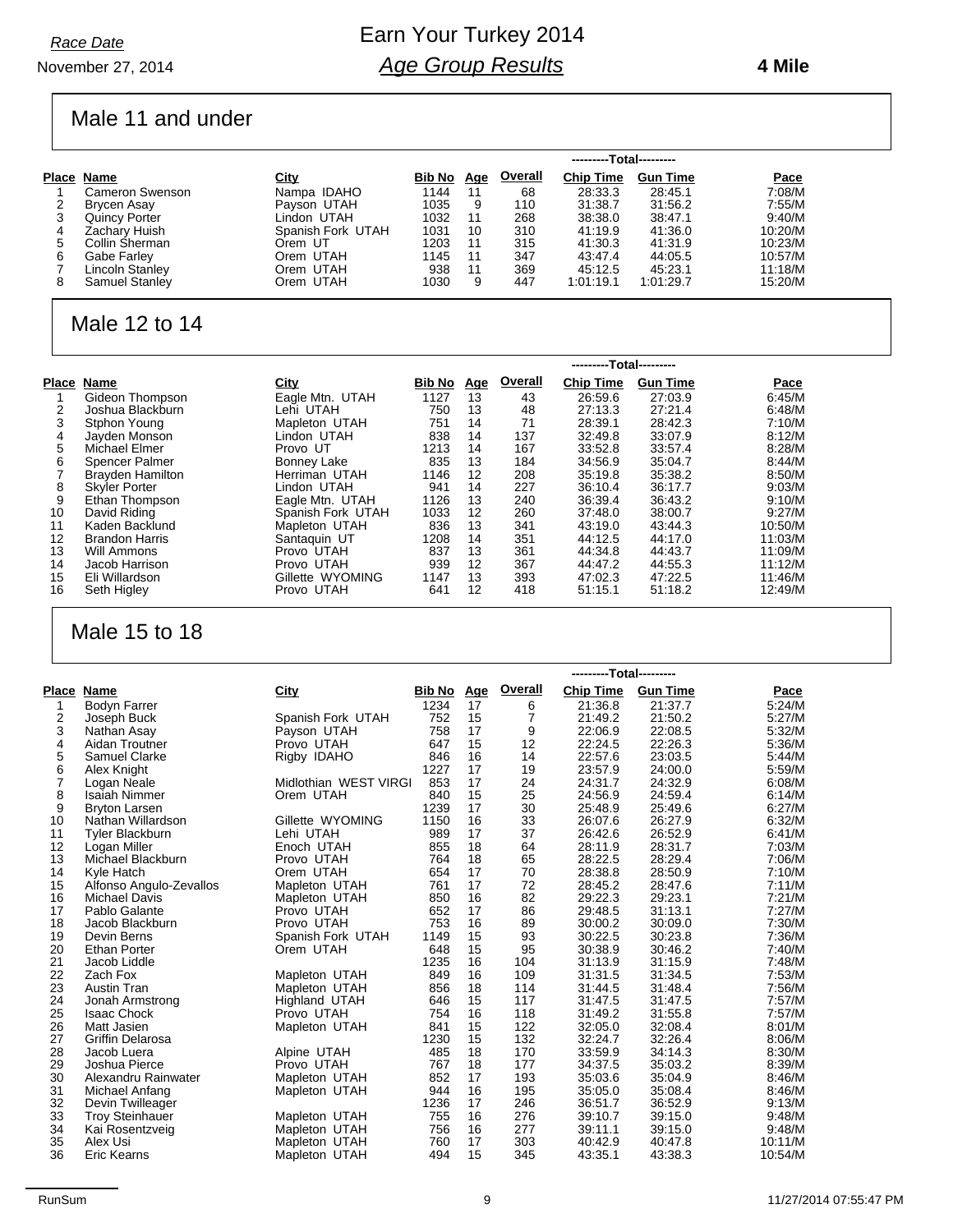November 27, 2014

Earn Your Turkey 2014 *Age Group Results*

 **4 Mile**

Male 15 to 18

|                |                                              |                                 |                   |          |                | ---------Total---------   |                      |                    |
|----------------|----------------------------------------------|---------------------------------|-------------------|----------|----------------|---------------------------|----------------------|--------------------|
|                | <b>Place Name</b>                            | <u>City</u>                     | <u>Bib No Age</u> |          | Overall        | <b>Chip Time</b>          | <b>Gun Time</b>      | <u>Pace</u>        |
| 37             | <b>Brian Cowley</b>                          | Orem UTAH                       | 653               | 17       | 349            | 43:54.5                   | 44:27.7              | 10:59/M            |
| 38             | Joseph Harris                                | Los Alamos NEW                  | 1151              | 16       | 352            | 44:13.0                   | 44:17.6              | 11:03/M            |
|                |                                              |                                 |                   |          |                |                           |                      |                    |
|                |                                              |                                 |                   |          |                |                           |                      |                    |
|                | Male 19 to 24                                |                                 |                   |          |                |                           |                      |                    |
|                |                                              |                                 |                   |          |                |                           |                      |                    |
|                |                                              |                                 |                   |          |                |                           |                      |                    |
|                |                                              |                                 |                   |          |                | ---------Total---------   |                      |                    |
|                |                                              | City                            |                   |          | <b>Overall</b> |                           |                      |                    |
|                | <b>Place Name</b>                            |                                 | <b>Bib No Age</b> |          |                | <b>Chip Time</b>          | <b>Gun Time</b>      | <u>Pace</u>        |
| 1<br>2         | Gordon King<br>Kyle Petersen                 | Orem UTAH<br>North Logan UTAH   | 857<br>868        | 19<br>22 | 8<br>11        | 22:03.1<br>22:22.7        | 22:04.7<br>22:24.2   | 5:31/M<br>5.36/M   |
| 3              | Seth Clarke                                  | Rigby IDAHO                     | 864               | 21       | 20             | 24:01.8                   | 24:04.2              | 6:00/M             |
| 4              | Chase McCloskey                              | Provo UTAH                      | 772               | 23       | 31             | 25:55.2                   | 25:59.6              | 6:29/M             |
| 5              | Nolan Harris                                 | Provo UTAH                      | 1238              | 22       | 32             | 25:55.4                   | 26:06.0              | 6:29/M             |
| 6              | <b>Brandon Davies</b>                        | Provo UTAH                      | 873               | 24       | 39             | 26:45.8                   | 27:04.2              | 6:41/M             |
| 7              | Caleb Porter                                 | Orem UTAH                       | 872               | 23       | 41             | 26:53.0                   | 26:55.3              | 6:43/M             |
| 8              | Kevin Kemp                                   | Provo UTAH                      | 874               | 24       | 59             | 27:54.8                   | 27:54.8              | 6:59/M             |
| 9              | Daniel McClellan                             | Provo UTAH                      | 871               | 23       | 62             | 28:00.0                   | 28:01.7              | 7:00/M             |
| 10             | <b>Trevor Blackburn</b>                      | Lehi UTAH                       | 1026              | 19       | 78             | 29:06.8                   | 29:14.7              | 7:17/M             |
| 11             | Joseph Blackburn                             | Provo UTAH                      | 1027              | 20       | 88             | 29:54.9                   | 30:04.0              | 7:29/M             |
| 12             | Derek Hoffman                                | Lehi UTAH                       | 995               | 24       | 99             | 30:55.9                   | 31:01.4              | 7:44/M             |
| 13             | Samuel Blackburn                             | Lehi UTAH                       | 991               | 21       | 119            | 31:52.2                   | 31:59.5              | 7:58/M             |
| 14<br>15       | <b>Bryce Olsen</b><br><b>Benjamin Pierce</b> | Orem UTAH<br>Provo UTAH         | 665<br>866        | 23<br>22 | 142<br>163     | 32:59.6<br>33:44.5        | 33:02.1<br>34:09.3   | 8:15/M<br>8:26/M   |
| 16             | <b>Blaine Backman</b>                        | Cheyenne WYOMING                | 773               | 23       | 173            | 34:24.1                   | 34:33.9              | 8:36/M             |
| 17             | Daniel Sandberg                              | Provo UTAH                      | 1155              | 24       | 191            | 35:01.8                   | 35:11.7              | 8:45/M             |
| 18             | Jeremy Coburn                                | Springville UTAH                | 770               | 22       | 205            | 35:14.4                   | 35:49.0              | 8:49/M             |
| 19             | <b>Brandon Wanlass</b>                       | Las Vegas NEVADA                | 487               | 23       | 213            | 35:29.8                   | 35:48.8              | 8:52/M             |
| 20             | <b>Quinn Godfrey</b>                         | Orem UTAH                       | 993               | 23       | 253            | 37:25.1                   | 37:43.7              | 9:21/M             |
| 21             | <b>Trenton Stewart</b>                       | Orem UTAH                       | 1130              | 22       | 292            | 40:10.2                   | 40:43.3              | 10:03/M            |
| 22             | Nicholas Mitchell                            | Provo UTAH                      | 1154              | 23       | 342            | 43:24.2                   | 43:40.3              | 10:51/M            |
| 23             | <b>Tyler Echols</b>                          | Payson UTAH                     | 994               | 24       | 391            | 46:54.9                   | 47:28.4              | 11:44/M            |
|                |                                              |                                 |                   |          |                |                           |                      |                    |
|                |                                              |                                 |                   |          |                |                           |                      |                    |
|                |                                              |                                 |                   |          |                |                           |                      |                    |
|                | Male 25 to 29                                |                                 |                   |          |                |                           |                      |                    |
|                |                                              |                                 |                   |          |                |                           |                      |                    |
|                |                                              |                                 |                   |          |                | ---------Total---------   |                      |                    |
|                |                                              |                                 |                   |          |                |                           |                      |                    |
|                | <b>Place Name</b>                            | <b>City</b>                     | <b>Bib No</b> Age |          | <b>Overall</b> | <b>Chip Time Gun Time</b> |                      | <u>Pace</u>        |
| 1              | Kevin Robison                                | Orem UTAH                       | 673               | 27       | 27             | 25:17.7                   | 25:19.9              | 6:19/M             |
| 2<br>3         | Ryan Copeland<br><b>Matthew Kern</b>         | Orem UTAH<br>American Fork UTAH | 1133<br>786       | 28<br>28 | 36<br>44       | 26:40.6<br>27:05.8        | 26:44.1<br>27:11.6   | 6:40/M<br>6:46/M   |
| $\overline{4}$ | Daniel Jensen                                | Provo UTAH                      | 889               | 29       | 46             | 27:08.5                   | 27:13.0              | 6:47/M             |
| 5              | Jonathan Kemp                                | Salt Lake City UTAH             | 886               | 28       | 60             | 27:55.0                   | 27:55.0              | 6:59/M             |
| 6              | <b>Brant Henrie</b>                          | Orem UTAH                       | 782               | 26       | 73             | 28:46.7                   | 28:52.4              | 7:12/M             |
| 7              | Kyle Henrie                                  | Vineyard UTAH                   | 789               | 28       | 76             | 29:00.4                   | 29:05.8              | 7:15/M             |
| 8              | Duncan Anderson                              | Orem UTAH                       | 780               | 26       | 134            | 32:48.1                   | 33:23.2              | 8:12/M             |
| 9              | Kyle Miller                                  | Provo UTAH                      | 678               | 29       | 155            | 33:33.7                   | 33:44.5              | 8:23/M             |
| 10             | Andrew Woolf                                 | Provo UTAH                      | 777               | 25       | 165            | 33:45.3                   | 33:54.8              | 8:26/M             |
| 11             | <b>Scott Preston</b>                         | Spanish Fork UTAH               | 679               | 29       | 171            | 34:12.6                   | 34:29.0              | 8:33/M             |
| 12             | Derrick Luera                                | Alpine UTAH                     | 484               | 28       | 172            | 34:22.4                   | 34:36.4              | 8:36/M             |
| 13             | <b>Brett McNeill</b>                         | Provo UTAH                      | 790               | 29       | 201            | 35:10.9                   | 36:04.0              | 8:48/M             |
| 14<br>15       | Spencer Bean<br>Josh Benson                  | Orem UTAH                       | 672<br>783        | 27<br>27 | 245<br>264     | 36:50.0<br>38:16.6        | 37:05.3<br>38.31.1   | 9:13/M<br>9:34/M   |
| 16             | <b>Brandon McCloskey</b>                     | Provo UTAH<br>Lehi UTAH         | 784               | 27       | 287            | 39:54.0                   | 39:59.1              | 9:59/M             |
| 17             | Cori Place                                   | Mapleton UTAH                   | 671               | 27       | 334            | 42:55.5                   | 42:59.6              | 10:44/M            |
| 18             | Mario Castillo                               | Lindon UTAH                     | 490               | 27       | 382            | 46:28.2                   | 46:33.2              | 11:37/M            |
| 19             | Michael Pierce                               | Provo UTAH                      | 887               | 28       | 398            | 47:32.9                   | 47:58.2              | 11:53/M            |
| 20             | Steven Mitsuda                               | Provo UTAH                      | 668               | 25       | 411            | 49:35.1                   | 49:59.1              | 12:24/M            |
| 21             | David McClellan                              | Provo UTAH                      | 778               | 25       | 423            | 51:59.5                   | 52:01.9              | 13:00/M            |
| 22<br>23       | Bracken Robison<br><b>Maxx Stewart</b>       | Orem UTAH<br>Alpine UTAH        | 1158<br>996       | 29<br>25 | 441<br>450     | 58:11.8<br>1:18:21.9      | 58:30.6<br>1:18:38.5 | 14:33/M<br>19:35/M |

### Male 30 to 34

|                | City                 | Bib No | Age | <b>Overall</b> | <b>Chip Time</b> | <b>Gun Time</b> | Pace                    |  |  |  |
|----------------|----------------------|--------|-----|----------------|------------------|-----------------|-------------------------|--|--|--|
| Gary Luahiwa   | Provo UT             | 1206   | 33  | 10             | 22:10.6          | 22:13.0         | 5:33/M                  |  |  |  |
| Mikal Taylor   | Provo UTAH           | 680    | 30  | 23             | 24:13.4          | 24:14.7         | 6:03/M                  |  |  |  |
| Pierce Andrews | Encinitas CALIFORNIA | 478    | 31  | 26             | 25:11.5          | 25:15.0         | 6:18/M                  |  |  |  |
| Josh Gunn      | Farmington UTAH      | 1064   | 32  | 28             | 25:19.5          | 26:18.1         | 6:20/M                  |  |  |  |
|                | Place Name           |        |     |                |                  |                 | ---------Total--------- |  |  |  |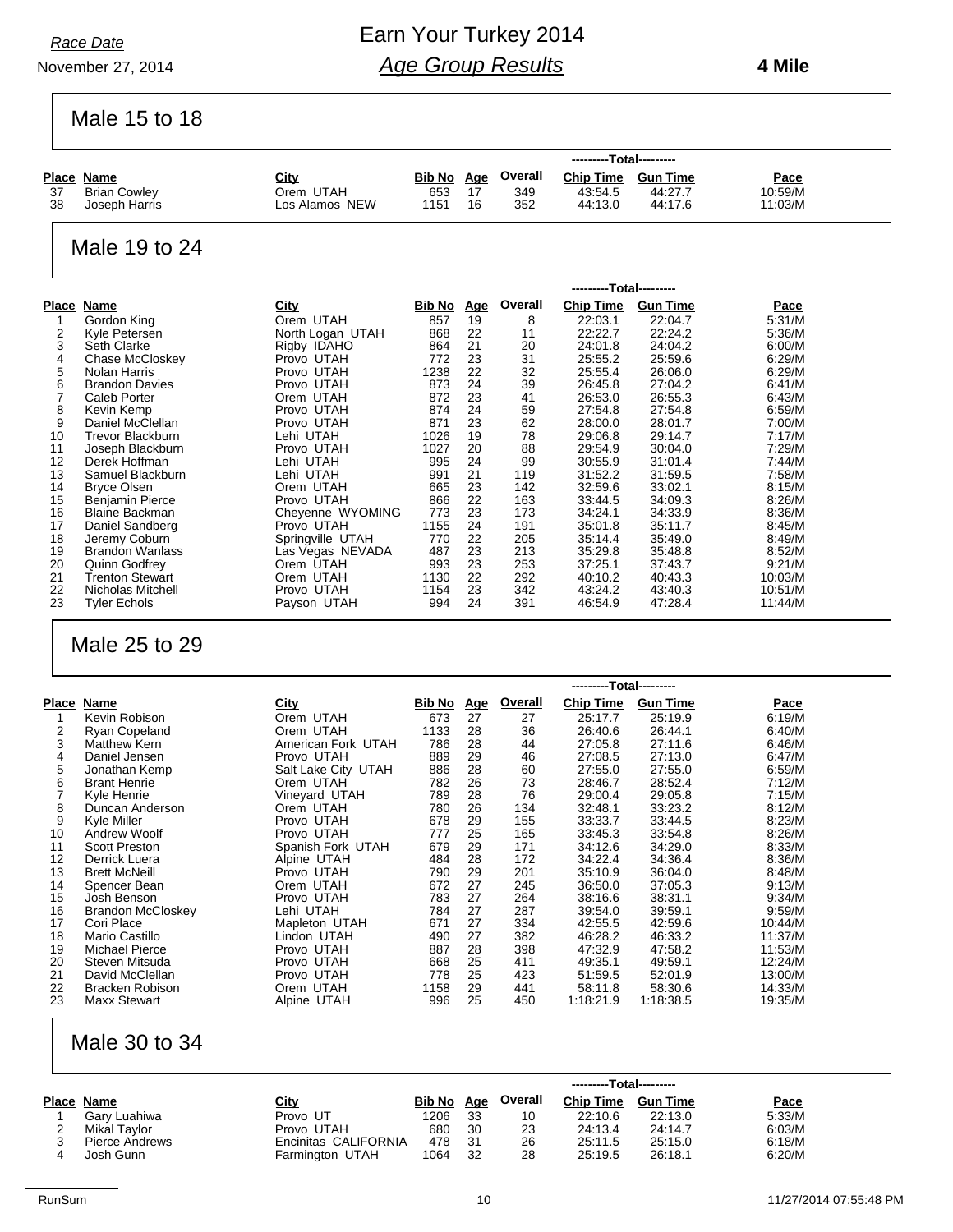November 27, 2014

### Earn Your Turkey 2014 *Age Group Results*

#### **4 Mile**

### Male 30 to 34

|       |                      |                     |        |     |         | ---------Total--------- |                 |         |
|-------|----------------------|---------------------|--------|-----|---------|-------------------------|-----------------|---------|
| Place | <b>Name</b>          | City                | Bib No | Age | Overall | <b>Chip Time</b>        | <b>Gun Time</b> | Pace    |
| 5     | Paul Dixon           | Orem UTAH           | 800    | 32  | 29      | 25:47.5                 | 25:50.0         | 6:27/M  |
| 6     | Scott Kelly          | Orem UTAH           | 793    | 30  | 45      | 27:08.4                 | 27:17.9         | 6:47/M  |
| 7     | John Skousen         | Provo UTAH          | 1136   | 33  | 47      | 27:08.6                 | 28:39.3         | 6:47/M  |
| 8     | Adam Luke            | Rexburg IDAHO       | 691    | 34  | 54      | 27:43.2                 | 27:53.9         | 6:56/M  |
| 9     | Eric Newren          | Af UTAH             | 1201   | 31  | 56      | 27:46.2                 | 27:59.9         | 6:57/M  |
| 10    | Scott Hansen         | Orem UT             | 1223   | 34  | 75      | 28:50.8                 | 28:53.1         | 7:13/M  |
| 11    | Shawn Ormond         | Lehi UTAH           | 798    | 32  | 85      | 29:38.2                 | 29:39.2         | 7:25/M  |
| 12    | Dan Swenson          | Nampa IDAHO         | 1161   | 34  | 91      | 30:12.6                 | 30:27.4         | 7:33/M  |
| 13    | Gary Henrie          | Orem UTAH           | 795    | 31  | 92      | 30:13.7                 | 30:19.4         | 7:33/M  |
| 14    | Preston Murray       | Layton UTAH         | 796    | 31  | 100     | 31:03.1                 | 31:26.1         | 7:46/M  |
| 15    | Larry Kemp           | Provo UTAH          | 899    | 34  | 101     | 31:10.9                 | 31:46.8         | 7:48/M  |
| 16    | Charlie Webb         | Provo UTAH          | 894    | 31  | 149     | 33:15.2                 | 33:34.9         | 8:19/M  |
| 17    | Carl McCain          | Spanish Fork UTAH   | 1000   | 33  | 168     | 33:53.4                 | 34:00.1         | 8:28/M  |
| 18    | <b>Tyler Parcell</b> | Provo UTAH          | 797    | 31  | 178     | 34:41.1                 | 35:50.1         | 8:40/M  |
| 19    | Jacob Jenne          | Vineyard UTAH       | 896    | 32  | 183     | 34:50.5                 | 34:56.3         | 8:43/M  |
| 20    | Nick Ozuna           | Mapleton UTAH       | 794    | 30  | 185     | 34:57.2                 | 35:01.4         | 8:44/M  |
| 21    | Peter Glahn          | Orem UTAH           | 688    | 34  | 225     | 35:57.4                 | 36:11.7         | 8:59/M  |
| 22    | Joshua Price         | Orem UTAH           | 804    | 34  | 304     | 40:49.8                 | 41:06.4         | 10:12/M |
| 23    | Lucky Mercer         | Orem UTAH           | 1160   | 33  | 309     | 41:14.1                 | 41:42.9         | 10:19/M |
| 24    | Adam Simons          | Orem UTAH           | 792    | 30  | 311     | 41:21.2                 | 41:35.9         | 10:20/M |
| 25    | Aaron Harris         | Orem UTAH           | 802    | 34  | 312     | 41:22.2                 | 41:36.6         | 10:21/M |
| 26    | Jon Rasmussen        | Kaysville UTAH      | 1001   | 34  | 384     | 46:33.5                 | 47:32.5         | 11:38/M |
| 27    | Seth Craig           | Salt Lake City UTAH | 471    | 32  | 406     | 48:50.3                 | 48:51.1         | 12:13/M |

### Male 35 to 39

|       |                        |                            |               | ---------Total--------- |                |                  |                 |             |
|-------|------------------------|----------------------------|---------------|-------------------------|----------------|------------------|-----------------|-------------|
| Place | Name                   | City                       | <u>Bib No</u> | <u>Age</u>              | <b>Overall</b> | <b>Chip Time</b> | <b>Gun Time</b> | <u>Pace</u> |
|       | Tongia Toni Vakaafi    | Orem UTAH                  | 1138          | 39                      | 15             | 23:03.3          | 23:04.5         | 5:46/M      |
| 2     | Daniel Hodson          | <b>Great Falls MONTANA</b> | 704           | 38                      | 40             | 26:50.9          | 26:53.3         | 6:43/M      |
| 3     | Rich Skousen           | Orem UTAH                  | 1137          | 35                      | 58             | 27:51.6          | 29:22.3         | 6:58/M      |
| 4     | Aaron Loosli           | Orem UTAH                  | 705           | 38                      | 67             | 28:29.3          | 28:46.7         | 7:07/M      |
| 5     | Geiber Rea             | Spanish Fork UTAH          | 901           | 35                      | 108            | 31:29.6          | 31:41.8         | 7:52/M      |
| 6     | Brian Johnson          | Spanish Fork UTAH          | 692           | 35                      | 111            | 31:41.2          | 31:54.5         | 7:55/M      |
|       | Chris Henderson        | Salem UTAH                 | 808           | 36                      | 115            | 31:45.5          | 31:59.0         | 7:56/M      |
| 8     | <b>Brooks Bethers</b>  | Farmington UTAH            | 809           | 38                      | 138            | 32:50.3          | 33:16.2         | 8:13/M      |
| 9     | Zac Sherman            | Orem UT                    | 1204          | 36                      | 143            | 33:00.6          | 33.03.6         | 8:15/M      |
| 10    | <b>Toby Barlow</b>     | American Fork UTAH         | 698           | 36                      | 164            | 33:44.7          | 33:51.1         | 8:26/M      |
| 11    | Joe Hudson             | Saratoga Springs UTAH      | 1006          | 38                      | 169            | 33:54.3          | 34:01.4         | 8:29/M      |
| 12    | Jeremy Luke            | Stansbury Park UTAH        | 709           | 38                      | 181            | 34:50.2          | 35:05.3         | 8:43/M      |
| 13    | Nathan Jenne           | Vineyard UTAH              | 694           | 35                      | 186            | 34:58.1          | 35:04.0         | 8:45/M      |
| 14    | Mike Karlsven          | Provo UTAH                 | 697           | 35                      | 233            | 36:26.9          | 36:33.9         | 9:07/M      |
| 15    | <b>Tim Barlow</b>      | American Fork UTAH         | 708           | 38                      | 235            | 36:28.4          | 36:35.9         | 9:07/M      |
| 16    | Jeff Duvall            | Sp. Fork UT                | 1214          | 39                      | 248            | 37:19.2          | 37:47.1         | 9:20/M      |
| 17    | Nathan Gunderson       | Orem UTAH                  | 707           | 38                      | 270            | 38:49.7          | 38:58.5         | 9:42/M      |
| 18    | Ben Webb               | Provo UTAH                 | 905           | 37                      | 271            | 38:54.0          | 42:56.4         | 9:44/M      |
| 19    | Wayne Bohman           | Provo UTAH                 | 1166          | 39                      | 286            | 39:47.9          | 39:54.5         | 9:57/M      |
| 20    | Derek Anderson         | Saratoga Springs UTAH      | 805           | 35                      | 297            | 40:23.5          | 40:53.1         | 10:06/M     |
| 21    | <b>Glen Roberts</b>    | Spanish Fork UTAH          | 1004          | 36                      | 302            | 40:40.4          | 40:53.7         | 10:10/M     |
| 22    | Aaron Bartholomew      | Provo UTAH                 | 1007          | 39                      | 329            | 42:25.6          | 42:43.2         | 10:36/M     |
| 23    | Dan Arrhenius          | Anaheim Hills              | 476           | 35                      | 332            | 42:38.7          | 42:48.4         | 10:40/M     |
| 24    | Loren Chandler         | Orem UTAH                  | 710           | 38                      | 333            | 42:44.3          | 43:17.2         | 10:41/M     |
| 25    | Kyle Farley            | Orem UTAH                  | 1164          | 38                      | 348            | 43:52.4          | 44:10.4         | 10:58/M     |
| 26    | <b>Brandon Clinger</b> | Orem UTAH                  | 1028          | 39                      | 358            | 44:30.3          | 44:46.7         | 11:08/M     |

### Male 40 to 44

|       |                       |                     |        |            |         | ---------Total--------- |                 |        |
|-------|-----------------------|---------------------|--------|------------|---------|-------------------------|-----------------|--------|
| Place | Name                  | <b>City</b>         | Bib No | <u>Age</u> | Overall | <b>Chip Time</b>        | <b>Gun Time</b> | Pace   |
|       | Alexander Pachev      | Orem UTAH           | 713    | 41         | 13      | 22:33.6                 | 22:34.9         | 5:38/M |
| 2     | Paul L Peterson       | Orem UTAH           | 718    | 44         | 21      | 24:04.4                 | 24:06.0         | 6:01/M |
| 3     | Shane Vancott         | Mesa ARIZONA        | 812    | 41         | 52      | 27:31.0                 | 27:32.4         | 6.53/M |
| 4     | Travis Willardson     | Gillette WYOMING    | 1167   | 40         | 53      | 27:31.8                 | 28:07.0         | 6.53/M |
| 5     | Glen Osmond           | Lake Villa ILLINOIS | 919    | 43         | 55      | 27:45.8                 | 27:48.7         | 6:56/M |
| 6     | <b>Brian Beaumont</b> | Provo UTAH          | 716    | 41         | 63      | 28:06.6                 | 30:55.6         | 7:02/M |
|       | Alan Larsen           | Orem UTAH           | 910    | 40         | 84      | 29:34.3                 | 29:43.3         | 7:24/M |
| 8     | Brian Jones           | Provo UTAH          | 813    | 42         | 87      | 29:51.0                 | 29:59.4         | 7:28/M |
| 9     | Byron Larson          | Orem UTAH           | 1169   | 43         | 107     | 31:25.1                 | 31:29.2         | 7:51/M |
| 10    | Dwight Cornell        | Orem UTAH           | 811    | 40         | 160     | 33:43.3                 | 33:52.3         | 8:26/M |
| 11    | <b>Brian Hamilton</b> | Orem UTAH           | 920    | 43         | 166     | 33:47.7                 | 33:51.6         | 8:27/M |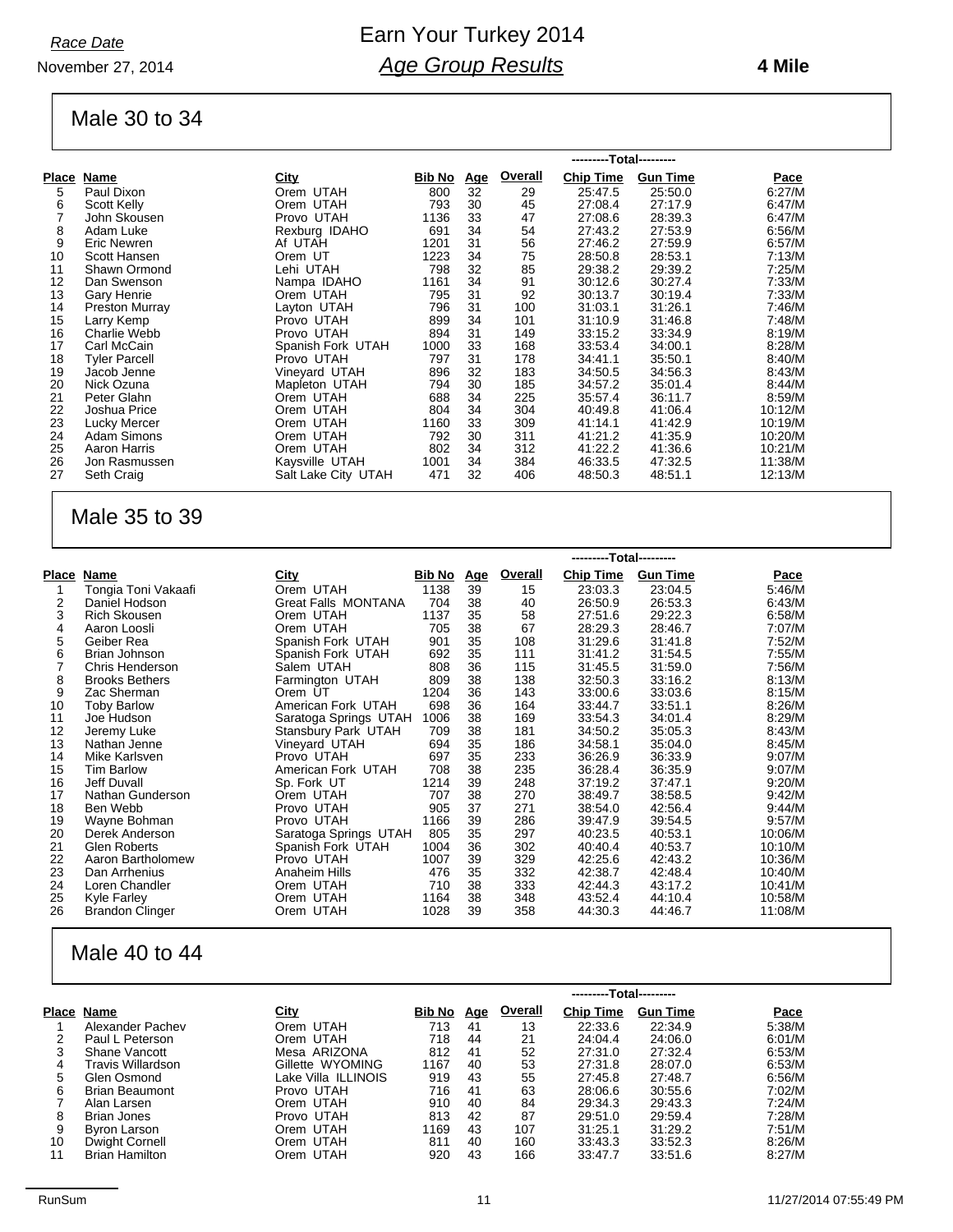November 27, 2014

### Earn Your Turkey 2014 *Age Group Results*

 **4 Mile**

Male 40 to 44

|    |                     |                     |        | ---------Total--------- |                |                  |                 |             |  |
|----|---------------------|---------------------|--------|-------------------------|----------------|------------------|-----------------|-------------|--|
|    | Place Name          | <u>City</u>         | Bib No | <u>Age</u>              | <b>Overall</b> | <b>Chip Time</b> | <b>Gun Time</b> | <b>Pace</b> |  |
| 12 | Jane Morgan         | Pleasant Grove UTAH | 482    | 42                      | 223            | 35:54.5          | 36:00.3         | 8:59/M      |  |
| 13 | David Hancock       | Orem UTAH           | 720    | 44                      | 374            | 45.58.8          | 53:17.6         | 11:30/M     |  |
| 14 | <b>Thomas Chock</b> | Provo UTAH          | 1008   | 40                      | 413            | 49:58.7          | 50:06.6         | 12:30/M     |  |
| 15 | <b>Tim Stanley</b>  | Orem UTAH           | 712    | 41                      | 446            | 1:01:18.0        | 1:01:29.7       | 15:20/M     |  |

#### Male 45 to 49

|       |                         |                     |               | ---------Total--------- |         |                  |                 |         |  |
|-------|-------------------------|---------------------|---------------|-------------------------|---------|------------------|-----------------|---------|--|
| Place | Name                    | City                | <b>Bib No</b> | <u>Age</u>              | Overall | <b>Chip Time</b> | <b>Gun Time</b> | Pace    |  |
|       | David Taylor            | Mapleton UTAH       | 1139          | 46                      | 16      | 23:04.5          | 23:05.7         | 5:46/M  |  |
| 2     | Paul Snyder             | Orem UTAH           | 924           | 48                      | 49      | 27:22.9          | 27:30.6         | 6:51/M  |  |
| 3     | Mark Maeser             | Lindon. UT          | 1210          | 47                      | 83      | 29:32.7          | 29:52.8         | 7:23/M  |  |
| 4     | Jb Pratt                | Mapleton UTAH       | 815           | 45                      | 113     | 31:42.3          | 31:46.7         | 7:56/M  |  |
| 5     | Dean Lundell            | Pleasant Grove UTAH | 1013          | 46                      | 135     | 32:48.7          | 33:11.8         | 8:12/M  |  |
| 6     | <b>Brad Shafer</b>      | Alpine UTAH         | 1014          | 48                      | 156     | 33:35.0          | 33:41.8         | 8:24/M  |  |
|       | Eric Huntsman           | Provo UTAH          | 1172          | 49                      | 176     | 34:33.7          | 34:52.2         | 8:38/M  |  |
| 8     | Nathan Porter           | Lindon UTAH         | 1012          | 45                      | 187     | 34:58.7          | 35:07.0         | 8:45/M  |  |
| 9     | <b>Brad Davies</b>      | Orem UTAH           | 818           | 47                      | 194     | 35:03.7          | 35:40.6         | 8:46/M  |  |
| 10    | Tino De La Rosa         | Fox Island          | 721           | 45                      | 199     | 35:09.1          | 35:12.4         | 8:47/M  |  |
| 11    | <b>Matthew Harrison</b> | Layton UTAH         | 816           | 45                      | 216     | 35:34.9          | 35:42.7         | 8:54/M  |  |
| 12    | Carl Snyder             | Lehi UTAH           | 1016          | 49                      | 244     | 36:48.1          | 36:55.2         | 9:12/M  |  |
| 13    | Lynn Monson             | Lindon UTAH         | 1015          | 49                      | 247     | 37:18.9          | 37:49.7         | 9:20/M  |  |
| 14    | <b>Brandon Miller</b>   |                     | 1229          | 45                      | 250     | 37:20.6          | 37:32.2         | 9:20/M  |  |
| 15    | Eric Hazelet            | Genola UTAH         | 820           | 49                      | 254     | 37:35.5          | 38:06.9         | 9:24/M  |  |
| 16    | <b>Robert Clarke</b>    | Rigby IDAHO         | 819           | 47                      | 258     | 37:45.6          | 38:02.9         | 9:26/M  |  |
| 17    | <b>Chris Porter</b>     | Orem UTAH           | 729           | 49                      | 273     | 39:07.0          | 39:19.1         | 9.47/M  |  |
| 18    | Lyle Hippen             | Monroe LOUISIANA    | 726           | 47                      | 337     | 43:04.4          | 43:24.5         | 10:46/M |  |

### Male 50 to 54

|       |                         |                     |        | ---------Total--------- |         |                  |                 |         |  |  |
|-------|-------------------------|---------------------|--------|-------------------------|---------|------------------|-----------------|---------|--|--|
| Place | Name                    | <b>City</b>         | Bib No | <u>Age</u>              | Overall | <b>Chip Time</b> | <b>Gun Time</b> | Pace    |  |  |
|       | Phil Olsen              | Provo UTAH          | 926    | 50                      | 34      | 26:23.8          | 31:49.2         | 6:36/M  |  |  |
| 2     | Lorenzo Moscuzza        | Orem UTAH           | 928    | 53                      | 42      | 26:56.4          | 26:59.1         | 6:44/M  |  |  |
| 3     | Rodney Riggs            | Orem UTAH           | 739    | 54                      | 69      | 28:34.6          | 28:45.5         | 7:09/M  |  |  |
| 4     | Paul Thomas             | Orem UTAH           | 738    | 54                      | 74      | 28:49.5          | 28:51.7         | 7:12/M  |  |  |
| 5     | Eric Anderson           | Provo UTAH          | 735    | 54                      | 94      | 30:31.3          | 30:33.4         | 7:38/M  |  |  |
| 6     | Gibson Condie           | Powell WYOMING      | 736    | 54                      | 120     | 31:58.0          | 32:06.0         | 8:00/M  |  |  |
|       | Dan Miner               | Santaquin UTAH      | 823    | 50                      | 127     | 32:15.5          | 32:18.0         | 8:04/M  |  |  |
| 8     | Mackay Jones            | Provo UTAH          | 826    | 52                      | 129     | 32:21.0          | 32:41.8         | 8:05/M  |  |  |
| 9     | Eric Johnson            | Sandy UTAH          | 931    | 54                      | 144     | 33:07.2          | 33:09.2         | 8:17/M  |  |  |
| 10    | Conan Robison           | Spanish Fork UTAH   | 1019   | 53                      | 180     | 34:49.2          | 35:09.8         | 8:42/M  |  |  |
| 11    | Mckay Pearson           | Alpine UTAH         | 734    | 52                      | 182     | 34:50.2          | 35:10.9         | 8:43/M  |  |  |
| 12    | Jon Hadley              | Provo UTAH          | 732    | 52                      | 212     | 35:21.4          | 35:43.6         | 8:50/M  |  |  |
| 13    | Moldogali Sakhaash      | Ub                  | 929    | 53                      | 263     | 38:14.5          | 38:17.8         | 9:34/M  |  |  |
| 14    | Royce Backman           | Cheyenne WYOMING    | 825    | 52                      | 279     | 39:29.1          | 39:53.8         | 9:52/M  |  |  |
| 15    | Nathan Lee              | Provo UTAH          | 1017   | 52                      | 318     | 41:39.2          | 41:42.7         | 10:25/M |  |  |
| 16    | <b>Robert McClellan</b> | Killdeen NORTH DAKO | 1029   | 52                      | 420     | 51:35.1          | 51:36.9         | 12:54/M |  |  |

#### Male 55 to 59

|       |                       |                | ---------Total--------- |            |                |                  |                 |         |
|-------|-----------------------|----------------|-------------------------|------------|----------------|------------------|-----------------|---------|
| Place | Name                  | <u>City</u>    | Bib No                  | <u>Age</u> | <b>Overall</b> | <b>Chip Time</b> | <b>Gun Time</b> | Pace    |
|       | <b>Bill Bedford</b>   | Fairview UTAH  | 743                     | 58         | 35             | 26:32.4          | 26:35.0         | 6:38/M  |
| 2     | <b>Rick McCloskey</b> | Provo UTAH     | 1021                    | 56         | 136            | 32:48.9          | 32:54.0         | 8:12/M  |
|       | <b>Brent Anderson</b> | Payson UTAH    | 742                     | 58         | 140            | 32:55.8          | 33:24.3         | 8:14/M  |
| 4     | <b>Walt Parcell</b>   | Provo UTAH     | 832                     | 59         | 151            | 33:19.9          | 34:30.1         | 8:20/M  |
| 5     | Robin Follett         | Provo UTAH     | 1141                    | 59         | 159            | 33:39.0          | 33:48.9         | 8:25/M  |
| 6     | Ken Sink              | Orem UTAH      | 933                     | 58         | 204            | 35:12.8          | 35:23.4         | 8:48/M  |
|       | Daron Cowley          | Orem UTAH      | 740                     | 55         | 206            | 35:15.1          | 35:56.1         | 8:49/M  |
| 8     | Gary Havens           | Kavsville UTAH | 831                     | 59         | 281            | 39:31.0          | 40:33.8         | 9:53/M  |
| 9     | Dan Taylor            | Lehi UTAH      | 830                     | 56         | 328            | 42:15.6          | 45:17.4         | 10:34/M |
| 10    | Mike Watson           | Salem UTAH     | 1022                    | 56         | 437            | 57:55.9          | 58:08.6         | 14:29/M |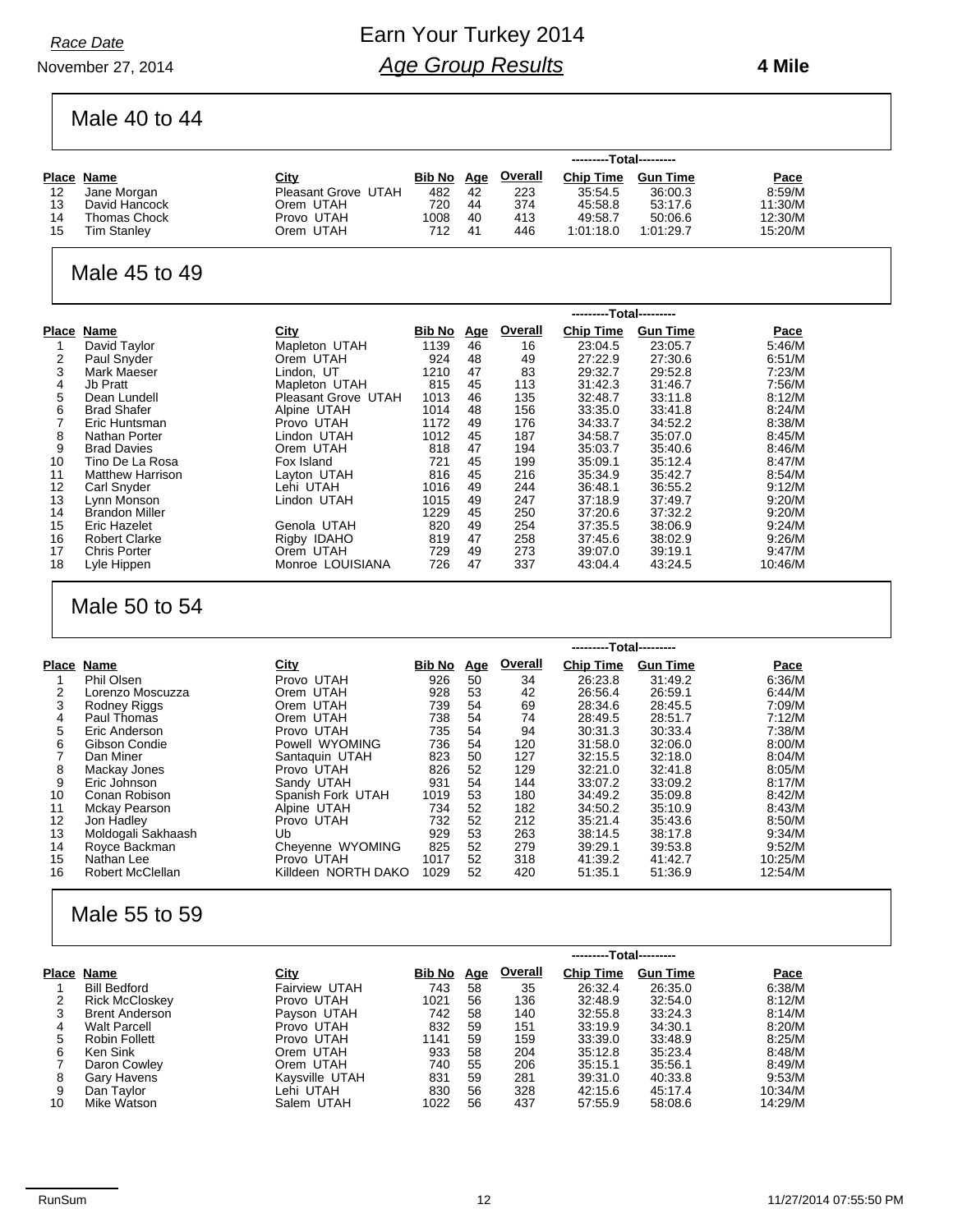November 27, 2014

### Earn Your Turkey 2014 *Age Group Results*

#### **4 Mile**

# Male 60 to 64

|                            |                  | ---------Total--------- |            |                |                         |                 |             |  |  |  |
|----------------------------|------------------|-------------------------|------------|----------------|-------------------------|-----------------|-------------|--|--|--|
| Place<br>Name              | <u>City</u>      | Bib No                  | <u>Age</u> | <b>Overall</b> | <b>Chip Time</b>        | <b>Gun Time</b> | <b>Pace</b> |  |  |  |
| David Kinnecom             | Sandy UTAH       | 833                     | 64         | 81             | 29:20.7                 | 29:25.8         | 7:20/M      |  |  |  |
| Stan Jenne                 | Orem UTAH        | 747                     | 64         | 97             | 30:46.7                 | 30:48.1         | 7:42/M      |  |  |  |
| 3<br><b>Gilbert Porter</b> | Orem UTAH        | 746                     | 61         | 131            | 32:23.9                 | 32:31.9         | 8:06/M      |  |  |  |
| Russ Armstrong<br>4        | Orem UTAH        | 834                     | 64         | 211            | 35:21.2                 | 35:34.5         | 8:50/M      |  |  |  |
| Andrew Dabczynski<br>5     | Provo UTAH       | 745                     | 60         | 290            | 40:03.8                 | 40:18.0         | 10:01/M     |  |  |  |
| David Wakefield<br>6       | Orem UTAH        | 1142                    | 61         | 385            | 46:38.8                 | 47:02.2         | 11:40/M     |  |  |  |
| <b>Sherwood Cook</b>       | Las Vegas NEVADA | 488                     | 60         | 394            | 47:06.1                 | 47:29.5         | 11:47/M     |  |  |  |
| <b>Bill Haines</b><br>8    | Mapleton UTAH    | 1024                    | 63         | 433            | 56:26.7                 | 56:51.9         | 14:07/M     |  |  |  |
| Male 65 to 69              |                  |                         |            |                |                         |                 |             |  |  |  |
|                            |                  |                         |            |                | ---------Total--------- |                 |             |  |  |  |
| Place Name                 | City             | Bib No                  | Age        | Overall        | Chin Time Gun Time      |                 | Pace        |  |  |  |

| Place Name      | <u>City</u>      | Bib No Age |     | <b>Overall</b> | <b>Chip Time</b> | Gun Time | <u>Pace</u> |
|-----------------|------------------|------------|-----|----------------|------------------|----------|-------------|
| Jav Henrie      | Orem UTAH        | 748        | 65  | 128            | 32:17.8          | 32:34.0  | 8:04/M      |
| Michael Bennett | Springville UTAH | 937        | -67 | 237            | 36:29.8          | 37:48.2  | 9:07/M      |
| Ron Juvenal     | Orem UTAH        | 936        | 65  | 255            | 37:36.2          | 37:55.4  | 9:24/M      |
| Roger Farley    | Orem UTAH        | 1174       | 66  | 266            | 38:18.9          | 38:35.9  | 9:35/M      |
|                 |                  |            |     |                |                  |          |             |

#### Male 70 to 74

|                |                     | ---------Total--------- |     |                |           |                 |             |  |  |
|----------------|---------------------|-------------------------|-----|----------------|-----------|-----------------|-------------|--|--|
| Place Name     | <u>City</u>         | <b>Bib No</b>           | Aae | <u>Overall</u> | Chip Time | <b>Gun Time</b> | <b>Pace</b> |  |  |
| Richard Jensen | Provo UTAH          | 987                     |     | 154            | 33:32.0   | 33:38.6         | 8:23/M      |  |  |
| Jim Hippen     | Salt Lake City UTAH | 1025                    | 70  | 407            | 48:52.2   | 49:11.5         | 12:13/M     |  |  |

#### Male 75 and over

|                           |             | ---------Total--------- |            |                |                  |                 |             |  |
|---------------------------|-------------|-------------------------|------------|----------------|------------------|-----------------|-------------|--|
| Place Name                | <u>City</u> | <b>Bib No</b>           | <u>Age</u> | <b>Overall</b> | <b>Chip Time</b> | <b>Gun Time</b> | <b>Pace</b> |  |
| Peter Lysenko             | Provo UTAH  | 749                     | 78         | 123            | 32:09.2          | 32:13.7         | 8:02/M      |  |
| <b>Marlow Billingsley</b> | Orem UTAH   | 1175                    | 84         | 445            | 59:35.0          | 1:00:02.4       | 14:54/M     |  |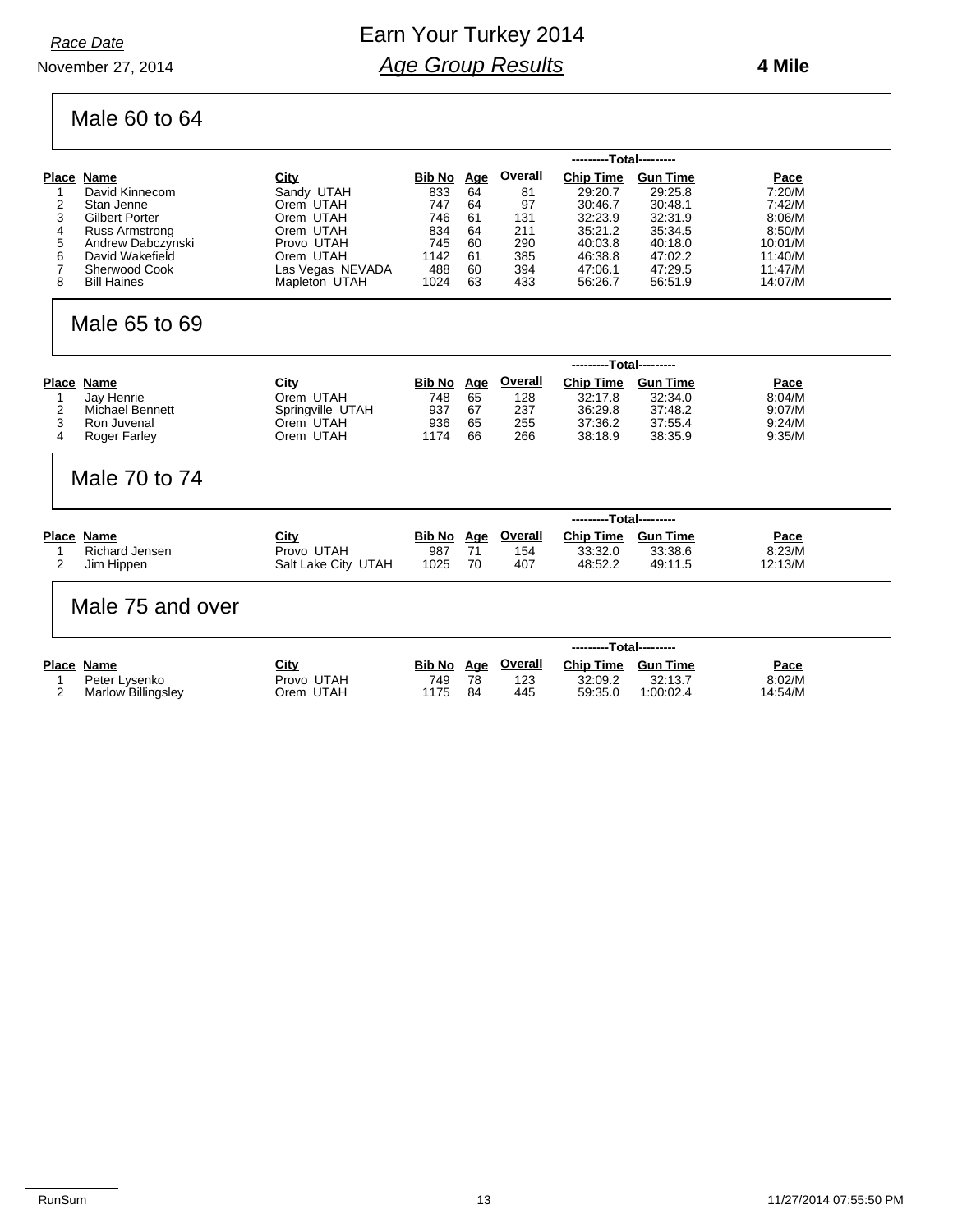*Race Date*

### Earn Your Turkey 2014 *Age Group Results*

#### **Walk/Jog**

Female 0-99

November 27, 2014

|                |                          |                     |            |    |                | ---------Total--------- |         |         |
|----------------|--------------------------|---------------------|------------|----|----------------|-------------------------|---------|---------|
|                | Place Name               | City                | Bib No Age |    | <b>Overall</b> | Chip Time Gun Time      |         | Pace    |
| 1              | <b>Tiffany Beutler</b>   | Orem UTAH           | 481        | 26 | 1              | 17:38.9                 | 17:38.9 | 8:49/M  |
| $\overline{2}$ | Jennifer Elmer           | Provo UT            | 1211       | 11 | $\overline{2}$ | 20:42.6                 | 20:42.9 | 10:21/M |
| 3              | Jodi Blackburn           | Provo UTAH          | 600        | 53 | 3              | 20:57.7                 | 20:57.7 | 10:29/M |
| 4              | Rachel Blackburn         | Provo UTAH          | 611        | 13 | 4              | 20:58.1                 | 20:58.1 | 10:29/M |
| $\frac{5}{6}$  | Maizey Montague          | Elkridge UT         | 1216       | 12 | 5              | 21:02.9                 | 28:23.2 | 10:31/M |
|                | Sherri Riggs             | Orem UTAH           | 574        | 21 | $\overline{7}$ | 23:17.0                 | 23:17.0 | 11:39/M |
| 7              | Jamie Graver             | Spanish Fork UTAH   | 699        | 36 | 8              | 25:05.6                 | 25:07.4 | 12:33/M |
| 8              | Kyrsti Riggs             | Orem UTAH           | 575        | 24 | 10             | 26:40.2                 | 26:41.0 | 13:20/M |
| 9              | Alyson Riggs             | Orem UTAH           | 572        | 19 | 11             | 26:40.8                 | 26:41.1 | 13:20/M |
| 10             | Emily McKell             | Orem UTAH           | 486        | 38 | 13             | 27:05.3                 | 27:05.7 | 13:33/M |
| 11             | Melissa Higley           | Provo UTAH          | 616        | 36 | 15             | 27:18.1                 | 27:21.0 | 13:39/M |
| 12             | Jo-Anne Wood             | Orem UTAH           | 496        | 66 | 17             | 29:28.9                 | 29:28.9 | 14:44/M |
| 13             | Debra Dealba             | Provo UTAH          | 595        | 28 | 18             | 30:09.9                 | 37:14.6 | 15:05/M |
| 14             | <b>Hillory Hippen</b>    | Salt Lake City UTAH | 624        | 40 | 19             | 30:10.5                 | 30:19.6 | 15:05/M |
| 15             | Melissa Thompson         | Eagle Mtn. UTAH     | 1125       | 43 | 20             | 30:18.6                 | 30:18.9 | 15:09/M |
| 16             | <b>Lindsey Smith</b>     | Orem UTAH           | 622        | 33 | 21             | 30:35.1                 | 30:38.8 | 15:18/M |
| 17             | <b>Katie Phillips</b>    | Orem UTAH           | 625        | 44 | 22             | 31:14.4                 | 31:14.4 | 15:37/M |
| 18             | Lori May                 | Payson UTAH         | 597        | 50 | 23             | 31:42.1                 | 31:47.7 | 15:51/M |
| 19             | <b>Brennan Cecil</b>     | Orem UTAH           | 570        | 13 | 24             | 32:31.9                 | 32:35.3 | 16:16/M |
| 20             | Ashlee Conterio          | Orem UTAH           | 581        | 45 | 25             | 32:33.5                 | 32:35.1 | 16:17/M |
| 21             | Mari Eldard              | Orem UTAH           | 602        | 59 | 26             | 32:54.0                 | 32:56.1 | 16:27/M |
| 22             | Deeanne Higley           | Provo UTAH          | 618        | 67 | 27             | 32:57.5                 | 33:00.8 | 16:29/M |
| 23             | Jaime Johnson            | Provo UTAH          | 579        | 33 | 29             | 33:07.3                 | 33:14.0 | 16:34/M |
| 24             | Emma Tracy               | Provo UTAH          | 637        | 14 | 30             | 33:11.1                 | 33:16.8 | 16:36/M |
| 25             | <b>Christine Adams</b>   | Orem UTAH           | 582        | 51 | 31             | 33:24.1                 | 33:28.8 | 16:42/M |
| 26             | Kellie Johnson           | Orem UTAH           | 617        | 41 | 32             | 34:20.6                 | 34:29.3 | 17:10/M |
| 27             | Ellyn Johnson            | Orem UTAH           | 609        | 63 | 33             | 34:21.7                 | 34:28.9 | 17:11/M |
| 28             | Mindy Adams              | Farmington UTAH     | 576        | 27 | 35             | 34:34.5                 | 34:34.7 | 17:17/M |
| 29             | Emily Dabczynski         | Orem UTAH           | 577        | 28 | 36             | 34:48.3                 | 34:51.1 | 17:24/M |
| 30             | Diane Dabczynski         | Provo UTAH          | 587        | 59 | 37             | 34:48.6                 | 34:51.4 | 17:24/M |
| 31             | <b>Emily Bartholomew</b> | Orem UTAH           | 500        | 23 | 38             | 34:50.8                 | 36:55.1 | 17:25/M |
| 32             | Laura Felt               | Lehi UTAH           | 469        | 27 | 39             | 34:50.9                 | 36:55.1 | 17:25/M |
| 33             | Nickelle Bartholomew     | Orem UTAH           | 499        | 15 | 40             | 34:51.3                 | 36:56.0 | 17:26/M |
| 34             | Carrie Caskey            | Orem UTAH           | 585        | 55 | 41             | 35:14.8                 | 35:19.4 | 17:37/M |
| 35             | Cindy Ivers              | Orem UTAH           | 588        | 60 | 42             | 35:15.3                 | 35:19.8 | 17:38/M |
| 36             | <b>Sheryl Hazelet</b>    | Genola UTAH         | 596        | 47 | 43             | 35:15.8                 | 35:21.1 | 17:38/M |
| 37             | Rebecca Hazelet          | Genola UTAH         | 591        | 13 | 44             | 35:16.7                 | 35:21.5 | 17:38/M |
| 38             | <b>Holly Monson</b>      | Orem UTAH           | 633        | 42 | 46             | 35:51.1                 | 38:01.7 | 17:56/M |
| 39             | Deeann Jennings          | Orem UTAH           | 589        | 72 | 48             | 36:48.3                 | 36:52.6 | 18:24/M |
| 40             | <b>Sharon Nielsen</b>    | Orem UTAH           | 598        | 50 | 49             | 37:42.8                 | 37:42.8 | 18:51/M |
| 41             | <b>Brooklin Fiscus</b>   | Orem UTAH           | 605        | 17 | 50             | 37:43.2                 | 37:43.2 | 18:52/M |
| 42             | Allison Monson           | Orem UTAH           | 606        | 19 | 51             | 37:50.8                 | 38:00.4 | 18:55/M |
| 43             | Elaine Monson            | Orem UTAH           | 604        | 15 | 52             | 37:52.0                 | 38:01.2 | 18:56/M |
| 44             | Julie Tangren            | Orem UTAH           | 608        | 32 | 54             | 38:20.4                 | 38:30.6 | 19:10/M |
| 45             | <b>Hillary Murray</b>    | Layton UTAH         | 615        | 29 | 56             | 38:53.9                 | 39:10.9 | 19:27/M |
| 46             | Suzanne Webb             | <b>Bremerton</b>    | 601        | 58 | 57             | 38:55.1                 | 39:12.5 | 19:28/M |
| 47             | Paola Dealba Rodriguez   | Provo UTAH          | 620        | 24 | 58             | 39:40.5                 | 47:04.7 | 19:50/M |
| 48             | Sara Harris              | Provo UTAH          | 630        | 26 | 60             | 40:57.5                 | 41:46.8 | 20:29/M |
| 49             | Jennifer Sperry          | Provo UTAH          | 607        | 21 | 62             | 40:59.0                 | 41:47.4 | 20:30/M |
| 50             | Dawn Miller              | Mona UTAH           | 599        | 52 | 63             | 48:54.9                 | 48:54.9 | 24:27/M |
| 51             | Jeanette Brown           | Mona UTAH           | 627        | 51 | 64             | 48:55.8                 | 48:55.8 | 24:28/M |
| 52             | Victoria Price           | West Jordan UTAH    | 498        | 12 | 65             | 53:44.7                 | 53:44.7 | 26:52/M |
| 53             | Janelle Lysenko          | Provo UTAH          | 590        | 77 | 66             | 54:14.7                 | 59:07.6 | 27:07/M |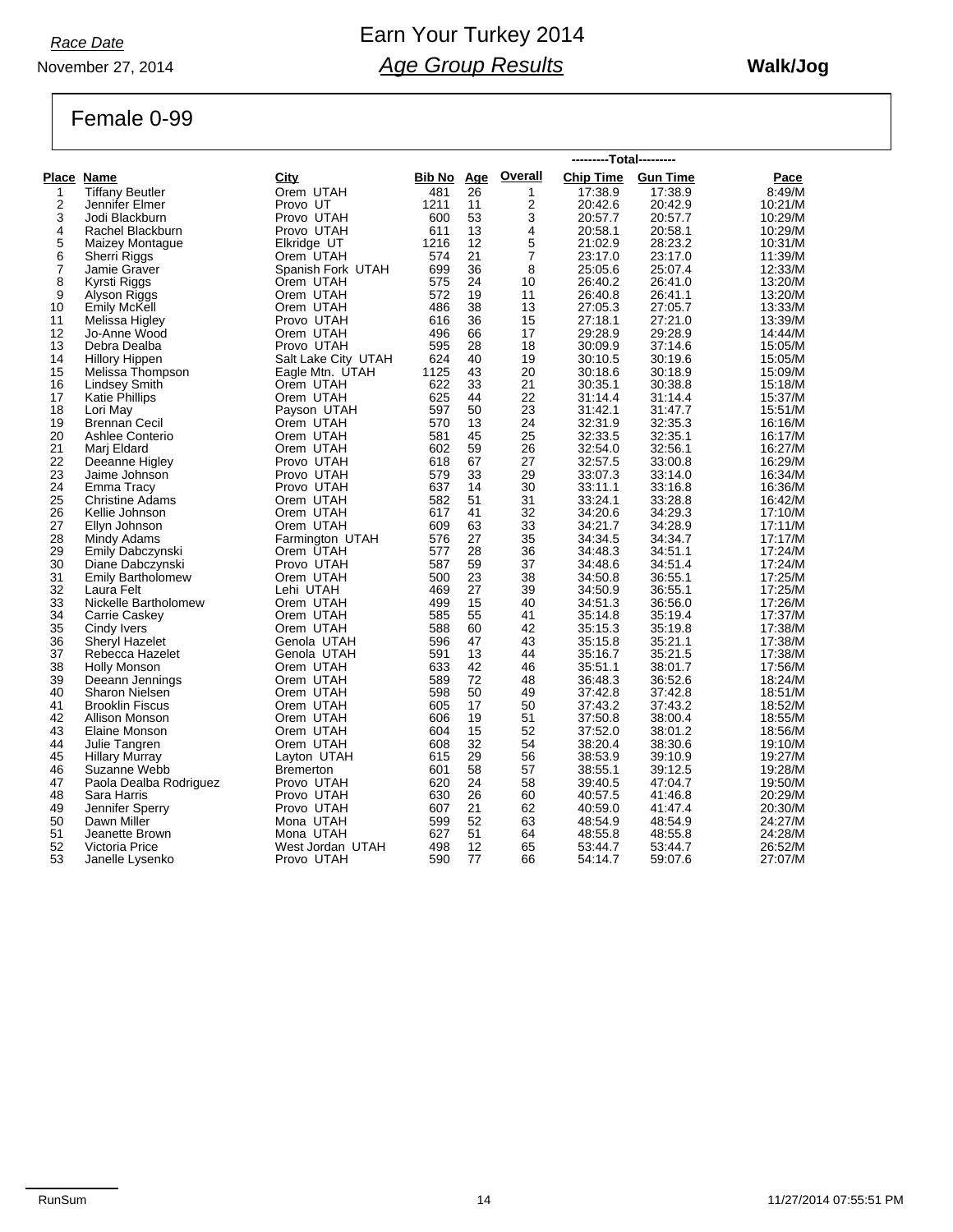*Race Date*

#### November 27, 2014

### Earn Your Turkey 2014 *Age Group Results*

#### **Walk/Jog**

#### Male 0-99

|    |                      |                     | ---------Total--------- |            |         |                  |                 |         |
|----|----------------------|---------------------|-------------------------|------------|---------|------------------|-----------------|---------|
|    | Place Name           | <b>City</b>         | Bib No                  | <u>Age</u> | Overall | <b>Chip Time</b> | <b>Gun Time</b> | Pace    |
|    | Cecily Scott         |                     | 1218                    | 13         | 6       | 21:04.1          | 28:23.1         | 10:32/M |
| 2  | John Olson           | Salt Lake City UTAH | 636                     | 64         | 9       | 26:34.8          | 26:34.8         | 13:17/M |
| 3  | Susan Riggs          | Orem UTAH           | 584                     | 54         | 12      | 26:44.1          | 26:44.4         | 13:22/M |
| 4  | Nathan Barker        | Provo UTAH          | 632                     | 37         | 14      | 27:13.1          | 27:16.2         | 13:37/M |
| 5  | Stephen Monson       | Orem UTAH           | 610                     | 12         | 16      | 27:35.5          | 27:43.5         | 13:48/M |
| 6  | Kevin Higley         | Provo UTAH          | 634                     | 42         | 28      | 32:57.9          | 33:00.8         | 16:29/M |
|    | <b>Richard Adams</b> | Farmington UTAH     | 578                     | 29         | 34      | 34:34.3          | 34:34.9         | 17:17/M |
| 8  | Allen Caskey         | Orem UTAH           | 583                     | 52         | 45      | 35:17.5          | 35:23.1         | 17:39/M |
| 9  | Paul Conterio        | Orem UTAH           | 586                     | 58         | 47      | 36.47.6          | 36:53.0         | 18:24/M |
| 10 | Justin Tangren       | Orem UTAH           | 621                     | 25         | 53      | 38:20.3          | 38:30.7         | 19:10/M |
| 11 | Tyler Tangren        | Orem UTAH           | 626                     | 51         | 55      | 38:28.5          | 38:39.4         | 19:14/M |
| 12 | Kellen Dealba        | Provo UTAH          | 631                     | 32         | 59      | 39:58.3          | 47:03.2         | 19:59/M |
| 13 | <b>Braden Sperry</b> | Provo UTAH          | 593                     | 24         | 61      | 40:58.3          | 41:47.3         | 20:29/M |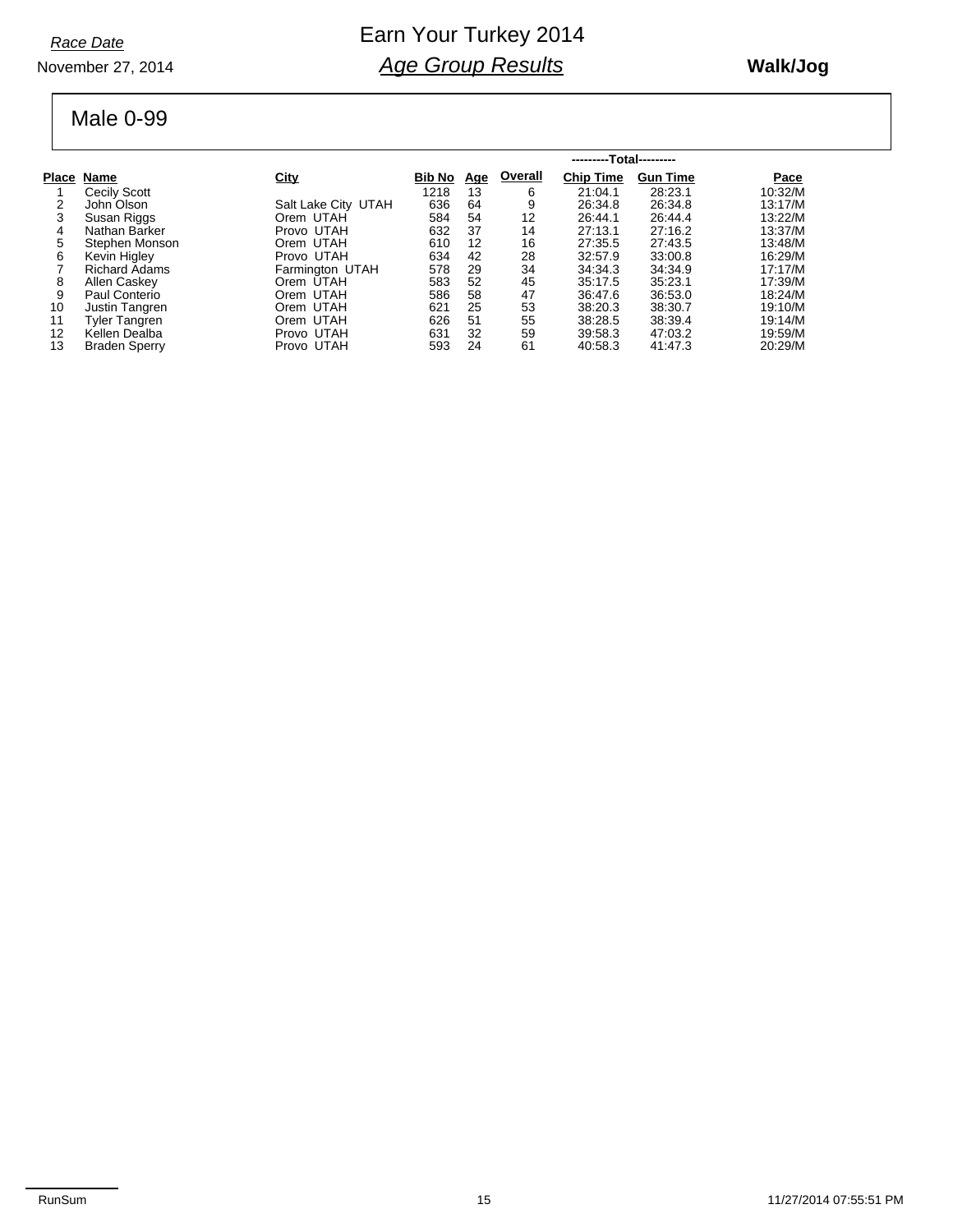November 27, 2014 *Race Date*

### Earn Your Turkey 2014 *Age Group Results*

#### Female 2 and under

|            |                |                   | ---------Total--------- |  |  |                                       |        |             |
|------------|----------------|-------------------|-------------------------|--|--|---------------------------------------|--------|-------------|
| Place Name |                | City              |                         |  |  | Bib No Age Overall Chip Time Gun Time |        | <u>Pace</u> |
|            | Kathrvn Graver | Spanish Fork UTAH | 1039                    |  |  | 0:41.5                                | 0:41.5 | 4:16/M      |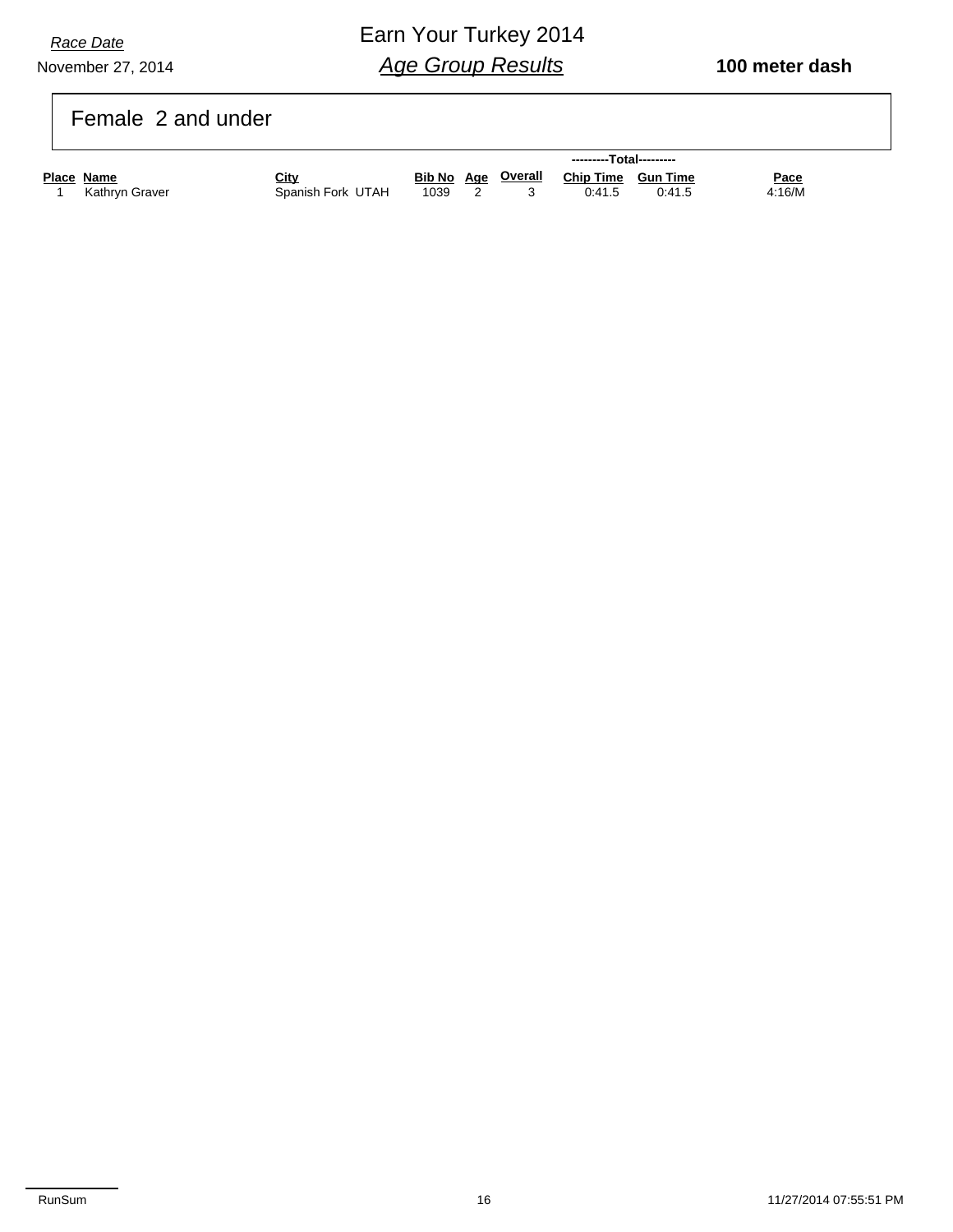### Male 2 and under

|                       |                       |            |   | ---------Total--------- |                  |                 |         |
|-----------------------|-----------------------|------------|---|-------------------------|------------------|-----------------|---------|
| Place Name            | <b>City</b>           | Bib No Age |   | <b>Overall</b>          | <b>Chip Time</b> | <b>Gun Time</b> | Pace    |
| Luke Hudson           | Saratoga Springs UTAH | 1109       |   |                         | 0:32.2           | 0:32.2          | 3:20/M  |
| Stone Andrews         | Orem UTAH             | 1185       |   |                         | 0.39.0           | 0.39.0          | 4:04/M  |
| James Sorenson        | Springville UTAH      | 1107       | 2 | 4                       | 0.44.7           | 0:44.7          | 4:35/M  |
| Jace Jenson           | Eagle Mountain UTAH   | 1108       | 2 | 5                       | 0.47.6           | 0.47.6          | 4:54/M  |
| <b>Matthew Pachev</b> | Orem UTAH             | 1038       |   | 6                       | 0:48.1           | 0:48.1          | 5:00/M  |
| Edward Rea            | Spanish Fork UTAH     | 1106       | っ |                         | 1:50.2           | 1:50.2          | 11:28/M |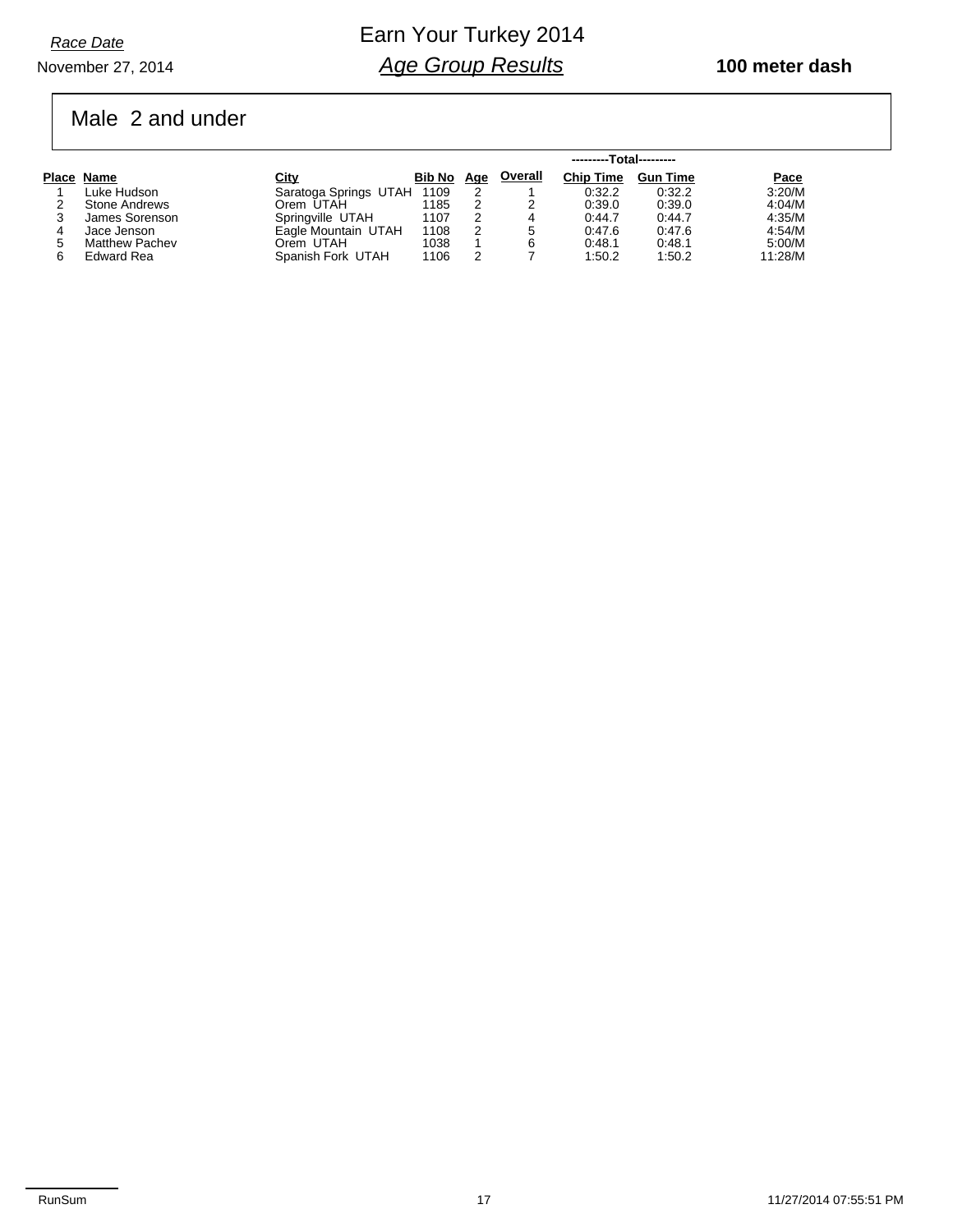November 27, 2014

### Earn Your Turkey 2014 *Age Group Results*

 **1/4 Mile**

### Female 3 to 4

|               |                   |        |     |         | ---------Total--------- |                 |         |
|---------------|-------------------|--------|-----|---------|-------------------------|-----------------|---------|
| Place Name    | <u>City</u>       | Bib No | Age | Overall | <b>Chip Time</b>        | <b>Gun Time</b> | Pace    |
| Grace Gardner | _ehi UTAH         | 1186   |     |         | 2:39.0                  | 2:39.0          | 10:36/M |
| Amelie Rea    | Spanish Fork UTAH | 1113   |     | 12      | 2:52.3                  | 2:52.3          | 11:28/M |
| Maggie Glahn  | Orem UTAH         | 1043   |     | 13      | 2:59.0                  | 2:59.0          | 11:56/M |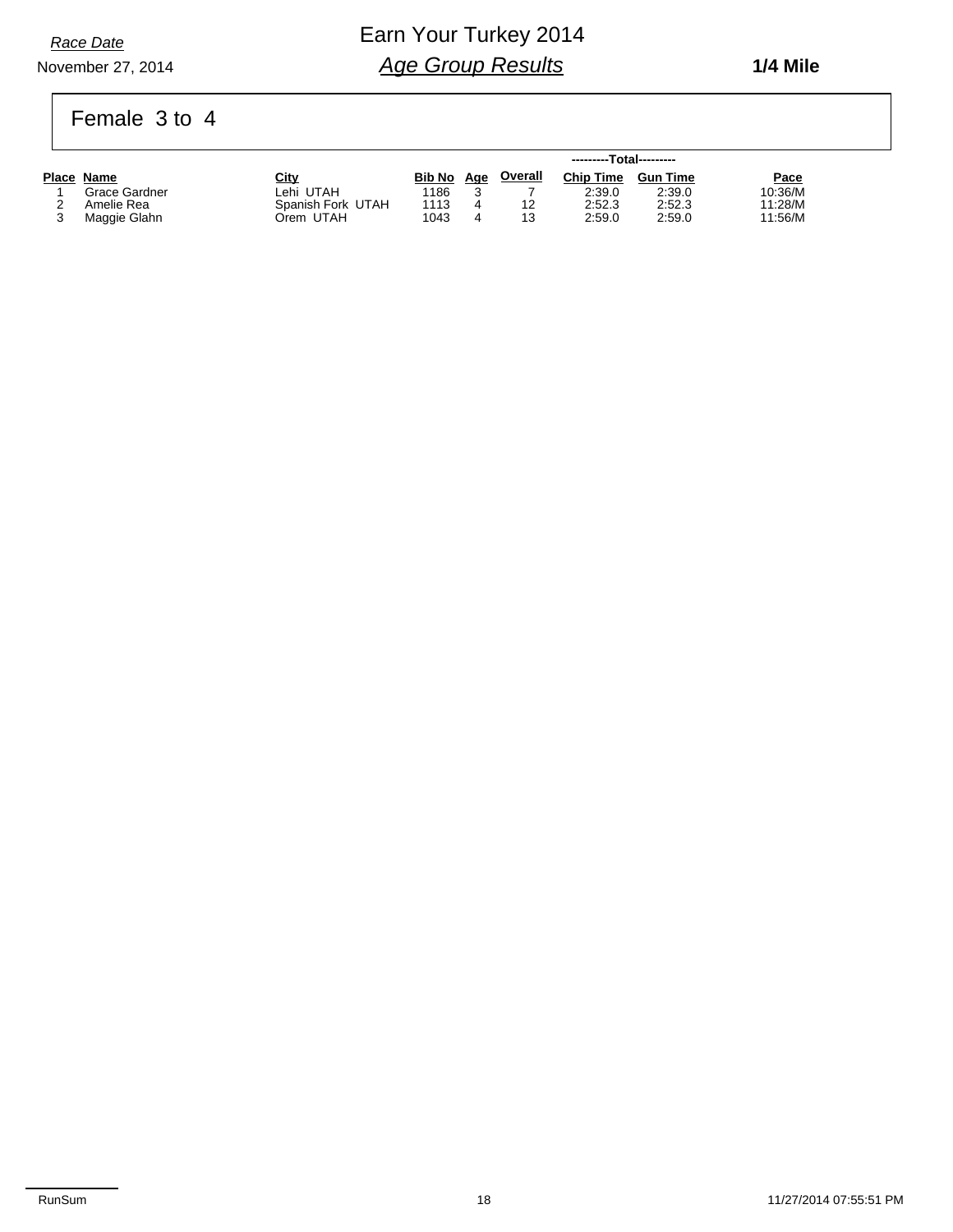#### November 27, 2014

### Earn Your Turkey 2014 *Age Group Results*

#### **1/4 Mile**

#### Male 3 to 4

|    |                           |                            | ---------Total--------- |            |         |                  |                 |             |  |  |  |
|----|---------------------------|----------------------------|-------------------------|------------|---------|------------------|-----------------|-------------|--|--|--|
|    | Place Name                | <b>City</b>                | <b>Bib No</b>           | <u>Age</u> | Overall | <b>Chip Time</b> | <b>Gun Time</b> | <b>Pace</b> |  |  |  |
|    | Luke Baird                | Lehi UTAH                  | 1116                    | 4          |         | 2:07.1           | 2:07.1          | 8:28/M      |  |  |  |
| 2  | <b>Stevie Pachev</b>      | Orem UTAH                  | 1044                    | 4          |         | 2:11.4           | 2:11.4          | 8:44/M      |  |  |  |
| 3  | <b>Christian Sorenson</b> | Springville UTAH           | 1114                    | 4          |         | 2:14.2           | 2:14.2          | 8:56/M      |  |  |  |
| 4  | <b>Austin Hadley</b>      | Provo UTAH                 | 1042                    | 4          | 4       | 2:17.7           | 2:17.7          | 9:08/M      |  |  |  |
| 5  | Zane Thompson             | Eagle Mtn. UTAH            | 1176                    | 4          | 5       | 2.23.8           | 2.23.8          | 9.32/M      |  |  |  |
| 6  | Lincoln Hodson            | <b>Great Falls MONTANA</b> | 1041                    | 4          | 6       | 2:34.4           | 2:34.4          | 10:16/M     |  |  |  |
|    | Jack Jenne                | Vineyard UTAH              | 1045                    | 4          | 8       | 2:40.3           | 2:40.3          | 10:40/M     |  |  |  |
| 8  | Greyson Hirst             | Spanish Fork UT            | 1195                    | 3          | 9       | 2:42.1           | 2:42.1          | 10:48/M     |  |  |  |
| 9  | Joshua Gunn               | Farmington UTAH            | 1046                    | 4          | 10      | 2:42.9           | 2:42.9          | 10:48/M     |  |  |  |
| 10 | David Graver              | Spanish Fork UTAH          | 1040                    | 3          | 11      | 2:49.3           | 2:49.3          | 11:16/M     |  |  |  |
| 11 | Jaxon Petersen            | Othello WASHINGTON         | 1115                    | 4          | 14      | 3:14.0           | 3:14.0          | 12:56/M     |  |  |  |
| 12 | Aaron Blackburn           | Lehi UTAH                  | 1110                    | 3          | 15      | 3.14.3           | 3.14.3          | 12:56/M     |  |  |  |
| 13 | David Olsen               | Provo UTAH                 | 638                     | 3          | 16      | 3.21.9           | 3:21.9          | 13:24/M     |  |  |  |
| 14 | Colby Baird               | Lehi UTAH                  | 1111                    | 3          | 17      | 3.29.6           | 3:29.6          | 13:56/M     |  |  |  |
| 15 | Ethan Copeland            |                            | 1242                    | 3          | 18      | 3:50.9           | 3:50.9          | 15:20/M     |  |  |  |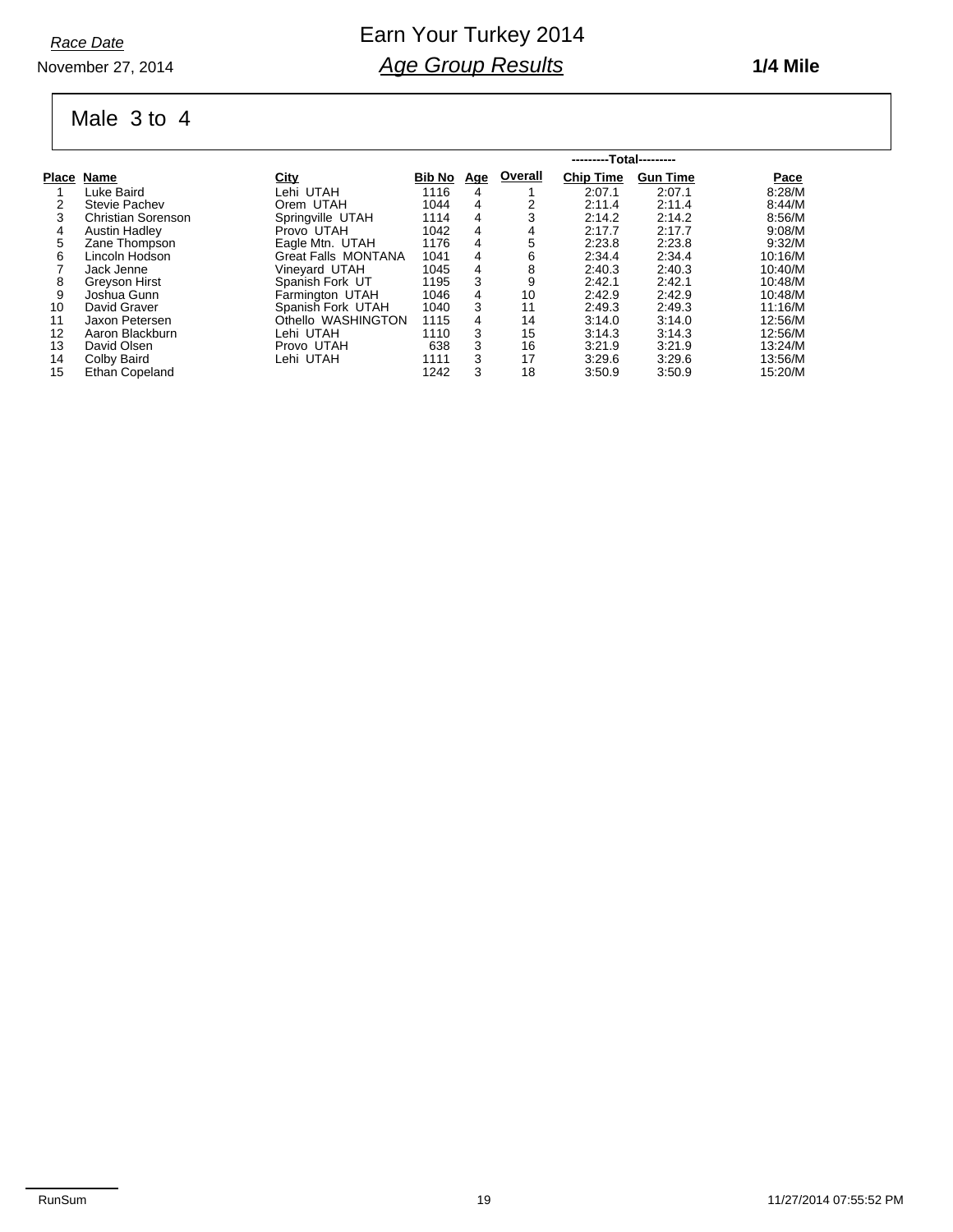### Earn Your Turkey 2014 *Age Group Results*

November 27, 2014

Female 5 to 6

|                  |                  | ---------Total--------- |            |                |                  |                 |             |  |
|------------------|------------------|-------------------------|------------|----------------|------------------|-----------------|-------------|--|
| Place Name       | City             | <b>Bib No</b>           | <u>Age</u> | <u>Overall</u> | <b>Chip Time</b> | <b>Gun Time</b> | <b>Pace</b> |  |
| Lvndi Black      | Vista CALIFORNIA | 1091                    |            | 27             | 4:42.8           | 4:42.8          | 9:24/M      |  |
| Isabelle Bramble | Vinevard UTAH    | 1178                    |            | 28             | 4:44.7           | 4:44.7          | 9:28/M      |  |
| Katya Page       | Orem UT          | 1225                    |            | 36             | 6:31.6           | 6:31.6          | 13:02/M     |  |

#### Female 7 to 8

| Place<br>Name          | <b>City</b>     | <b>Bib No</b> | Age | Overall | <b>Chip Time</b> | <b>Gun Time</b> | Pace                    |  |  |  |
|------------------------|-----------------|---------------|-----|---------|------------------|-----------------|-------------------------|--|--|--|
| <b>Bree Clinger</b>    | Orem UTAH       | 1099          | 8   |         | 3:47.2           | 3:47.2          | 7:34/M                  |  |  |  |
| Autumn Blackburn       | Lehi UTAH       | 1095          | 8   | 12      | 3:55.3           | 3:55.3          | 7:50/M                  |  |  |  |
| Eliza Gunn             | Farmington UTAH | 1054          |     | 21      | 4.08.4           | 4.08.4          | 8:16/M                  |  |  |  |
| Sydney Bair            | Lehi UTAH       | 1124          | 8   | 23      | 4:19.6           | 4:19.6          | 8:38/M                  |  |  |  |
| <b>Esther Ellison</b>  | Reno NEVADA     | 1123          |     | 25      | 4:32.4           | 4.32.4          | 9:04/M                  |  |  |  |
| Diana Hancock          | Orem UTAH       | 1122          |     | 26      | 4:33.0           | 4:33.0          | 9:06/M                  |  |  |  |
| <b>Preslee Perkins</b> | Spanish Fork UT | 1196          |     | 30      | 4:51.6           | 4:51.6          | 9:42/M                  |  |  |  |
| Avy Atwood             | Price UTAH      | 1094          |     | 32      | 5:22.8           | 5.22.8          | 10:44/M                 |  |  |  |
| Dana Stiles            | Orem UTAH       | 1096          | 8   | 33      | 5:51.3           | 5.51.3          | 11:42/M                 |  |  |  |
| <b>Brinley Stiles</b>  | Orem UTAH       | 1097          | 8   | 34      | 5:51.9           | 5:51.9          | 11:42/M                 |  |  |  |
| Mia Kate Stiles        | Orem UTAH       | 1093          | 7   | 35      | 5:52.1           | 5:52.1          | 11:44/M                 |  |  |  |
| Lexi Hansen            | Orem UT         | 1222          | 8   | 38      | 17:24.7          | 17:24.7         | 34:48/M                 |  |  |  |
|                        |                 |               |     |         |                  |                 | ---------Total--------- |  |  |  |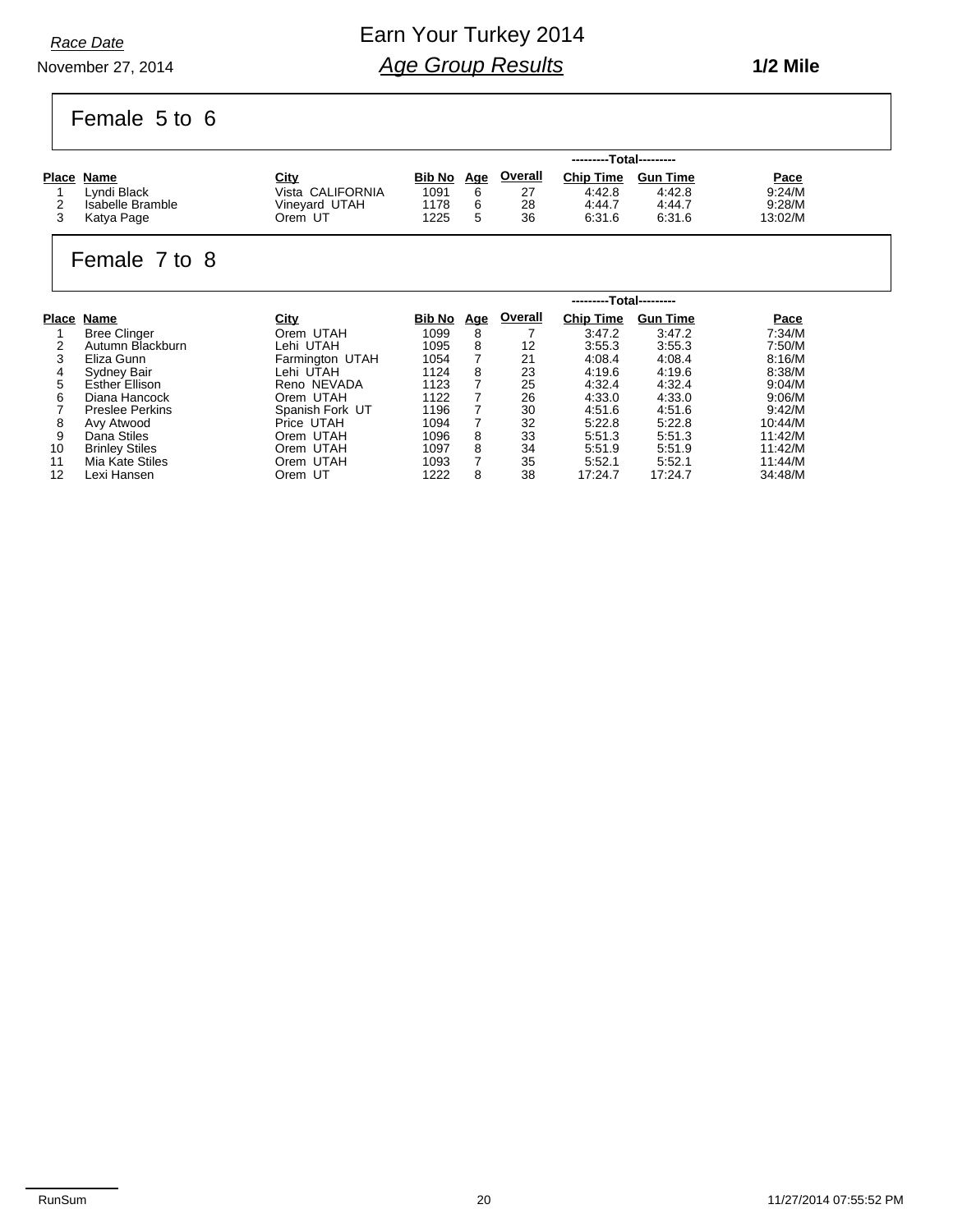#### November 27, 2014

### Earn Your Turkey 2014 *Age Group Results*

#### **1/2 Mile**

#### Male 5 to 6

|    |                       |                            | ---------Total--------- |            |         |                  |                 |         |  |  |  |  |
|----|-----------------------|----------------------------|-------------------------|------------|---------|------------------|-----------------|---------|--|--|--|--|
|    | Place Name            | <u>City</u>                | <b>Bib No</b>           | <u>Age</u> | Overall | <b>Chip Time</b> | <b>Gun Time</b> | Pace    |  |  |  |  |
|    | <b>William Pachev</b> | Orem UTAH                  | 1048                    | 6          | 3       | 3:28.2           | 3.28.2          | 6:56/M  |  |  |  |  |
| 2  | Max Hudson            | Saratoga Springs UTAH      | 1090                    | 6          | 8       | 3:48.8           | 3:48.8          | 7:36/M  |  |  |  |  |
|    | Clark Thompson        | Eagle Mtn. UTAH            | 1177                    | 6          | 10      | 3:54.3           | 3.54.3          | 7:48/M  |  |  |  |  |
| 4  | Russel Ellison        | Reno NEVADA                | 1092                    | 6          | 13      | 3.57.4           | 3.57.4          | 7:54/M  |  |  |  |  |
| 5  | Joshua Anderson       | Saratoga Springs UTAH      | 1049                    | 6          | 14      | 3:58.0           | 3.58.0          | 7:56/M  |  |  |  |  |
| 6  | Jack Gardner          | Lehi UTAH                  | 1118                    | 5          | 16      | 4:01.3           | 4:01.3          | 8:02/M  |  |  |  |  |
|    | Oliver Sorenson       | Springville UTAH           | 1120                    | 6          | 17      | 4:05.0           | 4:05.0          | 8:10/M  |  |  |  |  |
| 8  | Nathan Hodson         | <b>Great Falls MONTANA</b> | 1047                    | 6          | 18      | 4:05.9           | 4:05.9          | 8:10/M  |  |  |  |  |
| 9  | <b>Preston Graver</b> | Spanish Fork UTAH          | 1050                    | 6          | 22      | 4:14.5           | 4:14.5          | 8:28/M  |  |  |  |  |
| 10 | Benjamin Jenson       | Eagle Mountain UTAH        | 1089                    | 5          | 29      | 4:46.7           | 4:46.7          | 9:32/M  |  |  |  |  |
| 11 | Lincoln Atwood        | Price UTAH                 | 1119                    | 5          | 31      | 5.22.3           | 5:22.3          | 10:44/M |  |  |  |  |

### Male 7 to 8

|    |                         |                         | ---------Total--------- |            |         |                  |                 |         |
|----|-------------------------|-------------------------|-------------------------|------------|---------|------------------|-----------------|---------|
|    | Place Name              | <u>City</u>             | <b>Bib No</b>           | <u>Age</u> | Overall | <b>Chip Time</b> | <b>Gun Time</b> | Pace    |
|    | Jacob Pachev            | Orem UTAH               | 1055                    | 8          |         | 2:51.5           | 2:51.5          | 5:42/M  |
|    | Tommy Blackburn         | Lehi UTAH               | 1100                    | 8          |         | 3:27.5           | 3:27.5          | 6:54/M  |
| 3  | Thatcher Thompson       | Eagle Mtn. UTAH         | 1179                    | 8          |         | 3:33.2           | 3:33.2          | 7:06/M  |
| 4  | Jett Gardner            | Lehi UTAH               | 1121                    |            | 5       | 3.41.9           | 3.41.9          | 7:22/M  |
| 5  | Mckay Felt              | Lehi UTAH               | 495                     |            | 6       | 3:44.3           | 3:44.3          | 7:28/M  |
| 6  | <b>Christian Henrie</b> | Provo UTAH              | 1098                    | 8          |         | 3:50.4           | 3:50.4          | 7:40/M  |
|    | Tvler Hansen            | Orem UT                 | 1221                    | 8          | 11      | 3:55.0           | 3:55.0          | 7:50/M  |
| 8  | <b>Matthew Hancock</b>  | Orem UTAH               | 1053                    |            | 15      | 4:01.0           | 4:01.0          | 8:02/M  |
| 9  | Daniel Glahn            | Orem UTAH               | 1051                    | 7          | 19      | 4:07.2           | 4:07.2          | 8:14/M  |
| 10 | Carter Jenne            | Vineyard UTAH           | 1052                    |            | 20      | 4:07.6           | 4:07.6          | 8:14/M  |
| 11 | Austin Sherman          | Orem UT                 | 1205                    | 7          | 24      | 4:30.1           | 4:30.1          | 9:00/M  |
| 12 | Kyle Ernst              | <b>Hermiston OREGON</b> | 1056                    | 8          | 37      | 17:16.2          | 17:16.2         | 34:32/M |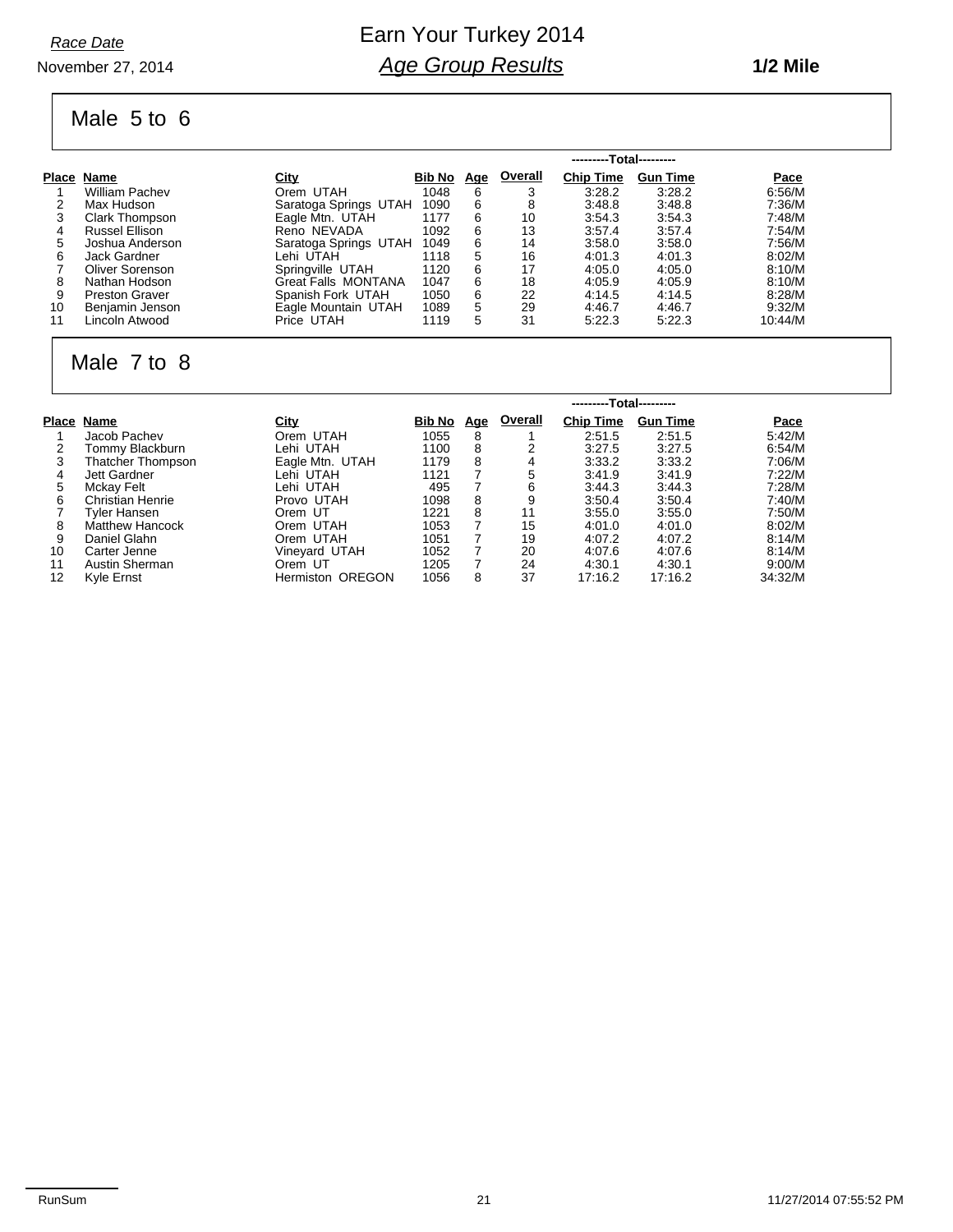November 27, 2014

### Earn Your Turkey 2014 *Age Group Results*

#### **1 mile run**

# Female 9 to 10

|       |                     |                       | ---------Total--------- |            |         |                  |                 |             |  |  |  |
|-------|---------------------|-----------------------|-------------------------|------------|---------|------------------|-----------------|-------------|--|--|--|
| Place | Name                | <u>City</u>           | Bib No                  | <u>Age</u> | Overall | <b>Chip Time</b> | <b>Gun Time</b> | <b>Pace</b> |  |  |  |
|       | Hailey Jo Blackburn | Provo UTAH            | 1076                    | 9          | 9       | 6:50.3           | 6:50.3          | 6:50/M      |  |  |  |
| 2     | Natalie Blackburn   | Provo UTAH            | 1101                    | 9          | 12      | 7:01.4           | 7:01.4          | 7:01/M      |  |  |  |
|       | Taylor Jorgensen    | <b>Riverton UTAH</b>  | 1102                    | 10         | 14      | 7:16.5           | 7:16.5          | 7:16/M      |  |  |  |
| 4     | Gracie Glahn        | Orem UTAH             | 1058                    | 9          | 21      | 7:34.1           | 7.34.1          | 7:34/M      |  |  |  |
| 5     | Molly Thompson      | Eagle Mtn. UTAH       | 1180                    | 9          | 22      | 7:35.2           | 7:35.2          | 7:35/M      |  |  |  |
| 6     | Grace Gunn          | Farmington UTAH       | 683                     | 9          | 24      | 7:48.2           | 7:48.2          | 7:48/M      |  |  |  |
|       | Hannah Hazelet      |                       | 1193                    | 10         | 31      | 8:50.3           | 8:50.3          | 8:50/M      |  |  |  |
| 8     | <b>Ashley Elmer</b> | Provo UT              | 1212                    | 10         | 35      | 10:00.1          | 10:00.1         | 10:00/M     |  |  |  |
| 9     | Kaitlyn Anderson    | Saratoga Springs UTAH | 1060                    | 9          | 39      | 10:26.3          | 10:26.3         | 10:26/M     |  |  |  |
| 10    | Nicole Clinger      | Orem UTAH             | 1084                    | 10         | 40      | 10:28.8          | 10:28.8         | 10:28/M     |  |  |  |
| 11    | Kyah Smith          | Orem UTAH             | 1063                    | 9          | 41      | 10:30.1          | 10:30.1         | 10:30/M     |  |  |  |
| 12    | Madeline Bramble    | Vineyard UTAH         | 1182                    | 10         | 42      | 10:30.5          | 10:30.5         | 10:30/M     |  |  |  |
| 13    | Josephine Sorenson  | Springville UT        | 1220                    | 10         | 43      | 10:35.1          | 10:35.1         | 10:35/M     |  |  |  |
| 14    | Alexis Graver       | Spanish Fork UTAH     | 1066                    | 10         | 44      | 10:46.1          | 10:46.1         | 10:46/M     |  |  |  |
| 15    | Sydney Black        | Vista CALIFORNIA      | 1079                    | 9          | 45      | 11:03.2          | 11:03.2         | 11:03/M     |  |  |  |
| 16    | <b>Heather Rea</b>  | Spanish Fork UTAH     | 1075                    | 9          | 46      | 11:26.4          | 11:26.4         | 11:26/M     |  |  |  |

### Female 11 to 13

|       |                           |                         | ---------Total--------- |            |         |                  |                 |         |  |  |  |
|-------|---------------------------|-------------------------|-------------------------|------------|---------|------------------|-----------------|---------|--|--|--|
| Place | Name                      | City                    | Bib No                  | <u>Age</u> | Overall | <b>Chip Time</b> | <b>Gun Time</b> | Pace    |  |  |  |
|       | Julia Pachev              |                         | 1072                    | 12         | 4       | 6:37.3           | 6.37.3          | 6:37/M  |  |  |  |
|       | Lindsay Blackburn         | Lehi UTAH               | 1085                    | 11         | 8       | 6:49.9           | 6.49.9          | 6:49/M  |  |  |  |
|       | Cameryn Ellison           | Reno NEVADA             | 1088                    | 12         | 11      | 7:01.1           | 7:01.1          | 7:01/M  |  |  |  |
| 4     | Saebra Willardson         | Gillette WYOMING        | 1189                    | 11         | 19      | 7:27.7           | 7:27.7          | 7:27/M  |  |  |  |
| 5     | Amelia Thompson           | Eagle Mtn. UTAH         | 1183                    | 11         | 23      | 7.47.2           | 7:47.2          | 7:47/M  |  |  |  |
| 6     | Ellie Ernst               | <b>Hermiston OREGON</b> | 1068                    | 11         | 26      | 8:00.1           | 8:00.1          | 8:00/M  |  |  |  |
|       | <b>Whitney Kingsolver</b> | Orem UTAH               | 1086                    | 12         | 29      | 8:37.8           | 8:37.8          | 8:37/M  |  |  |  |
| 8     | Kati Weber                | Lindon UTAH             | 1071                    | 12         | 30      | 8:37.9           | 8:37.9          | 8:37/M  |  |  |  |
| 9     | Natasha Willardson        | Gillette WYOMING        | 1187                    | 11         | 32      | 9:04.2           | 9:04.2          | 9:04/M  |  |  |  |
| 10    | Tracee Swift              | Orem UTAH               | 1067                    | 11         | 36      | 10:09.5          | 10:09.5         | 10:09/M |  |  |  |
| 11    | Andrea Robinson           | Salem UTAH              | 1104                    | 11         | 38      | 10:25.5          | 10:25.5         | 10:25/M |  |  |  |